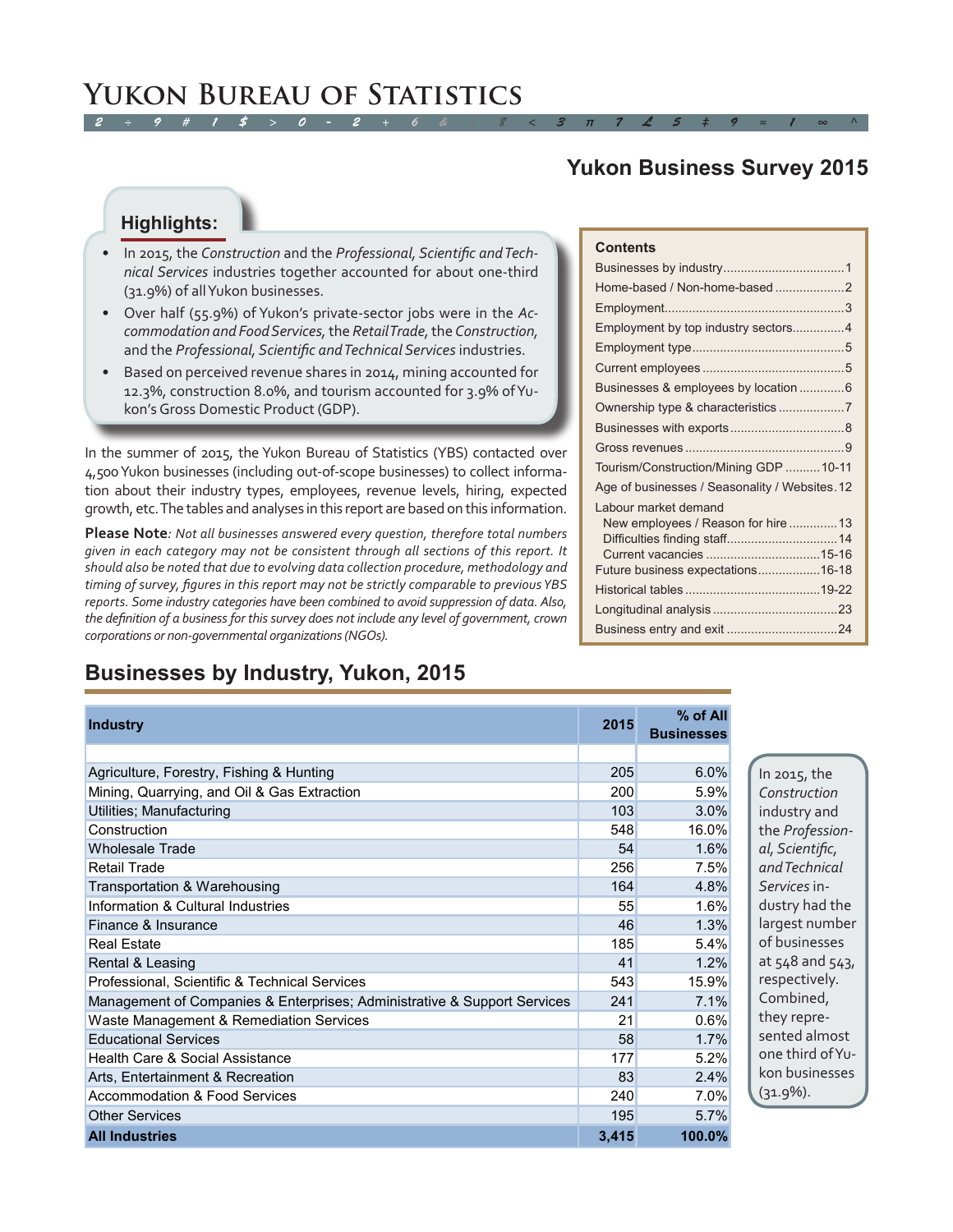## <span id="page-1-0"></span>**Home-Based and Non-Home-Based Businesses by Industry, Yukon, 2015**

| <b>Industry</b>                                                          | Home-<br>based | Non-Home-<br>based | Home-based as<br>% of Industry<br><b>Sector Total</b> |
|--------------------------------------------------------------------------|----------------|--------------------|-------------------------------------------------------|
|                                                                          |                | # of businesses    | %                                                     |
| Agriculture, Forestry, Fishing & Hunting                                 | 191            | 14                 | 93.2%                                                 |
| Mining, Quarrying, and Oil & Gas Extraction                              | 87             | 113                | 43.5%                                                 |
| Utilities; Manufacturing                                                 | 52             | 51                 | 50.5%                                                 |
| Construction                                                             | 394            | 154                | 71.9%                                                 |
| <b>Wholesale Trade</b>                                                   | 13             | 41                 | 24.1%                                                 |
| <b>Retail Trade</b>                                                      | 83             | 173                | 32.4%                                                 |
| Transportation & Warehousing                                             | 75             | 89                 | 45.7%                                                 |
| Information & Cultural Industries                                        | 30             | 25                 | 54.5%                                                 |
| Finance & Insurance                                                      | 10             | 36                 | 21.7%                                                 |
| <b>Real Estate</b>                                                       | 83             | 102                | 44.9%                                                 |
| Rental & Leasing                                                         | 15             | 26                 | 36.6%                                                 |
| Professional, Scientific & Technical Services                            | 350            | 193                | 64.5%                                                 |
| Management of Companies & Enterprises; Administrative & Support Services | 150            | 91                 | 62.2%                                                 |
| Waste Management & Remediation Services                                  | 8              | 13                 | 38.1%                                                 |
| <b>Educational Services</b>                                              | 48             | 10                 | 82.8%                                                 |
| Health Care & Social Assistance                                          | 64             | 113                | 36.2%                                                 |
| Arts, Entertainment & Recreation                                         | 69             | 14                 | 83.1%                                                 |
| Accommodation & Food Services                                            | 94             | 146                | 39.2%                                                 |
| <b>Other Services</b>                                                    | 101            | 94                 | 51.8%                                                 |
| <b>All Industries</b>                                                    | 1,917          | 1,498              | 56.1%                                                 |

In 2015, 56.1% of all businesses were **home-based**. The *Construction* industry and the *Professional, Scientific and Technical Services* industry had the largest number of **home-based** businesses at 394 and 350, respectively. Combined, they represented 38.8% of all **home-based** businesses.

The *Professional, Scientific and Technical Services,* and the *Retail Trade* industries had the largest number of **non-homebased** businesses at 193 and 173 respectively. Combined, they represented 24.4% of all **non-home-based** businesses.

### **Home-Based and Non-Home-Based Businesses by Industry, Yukon, 2015**

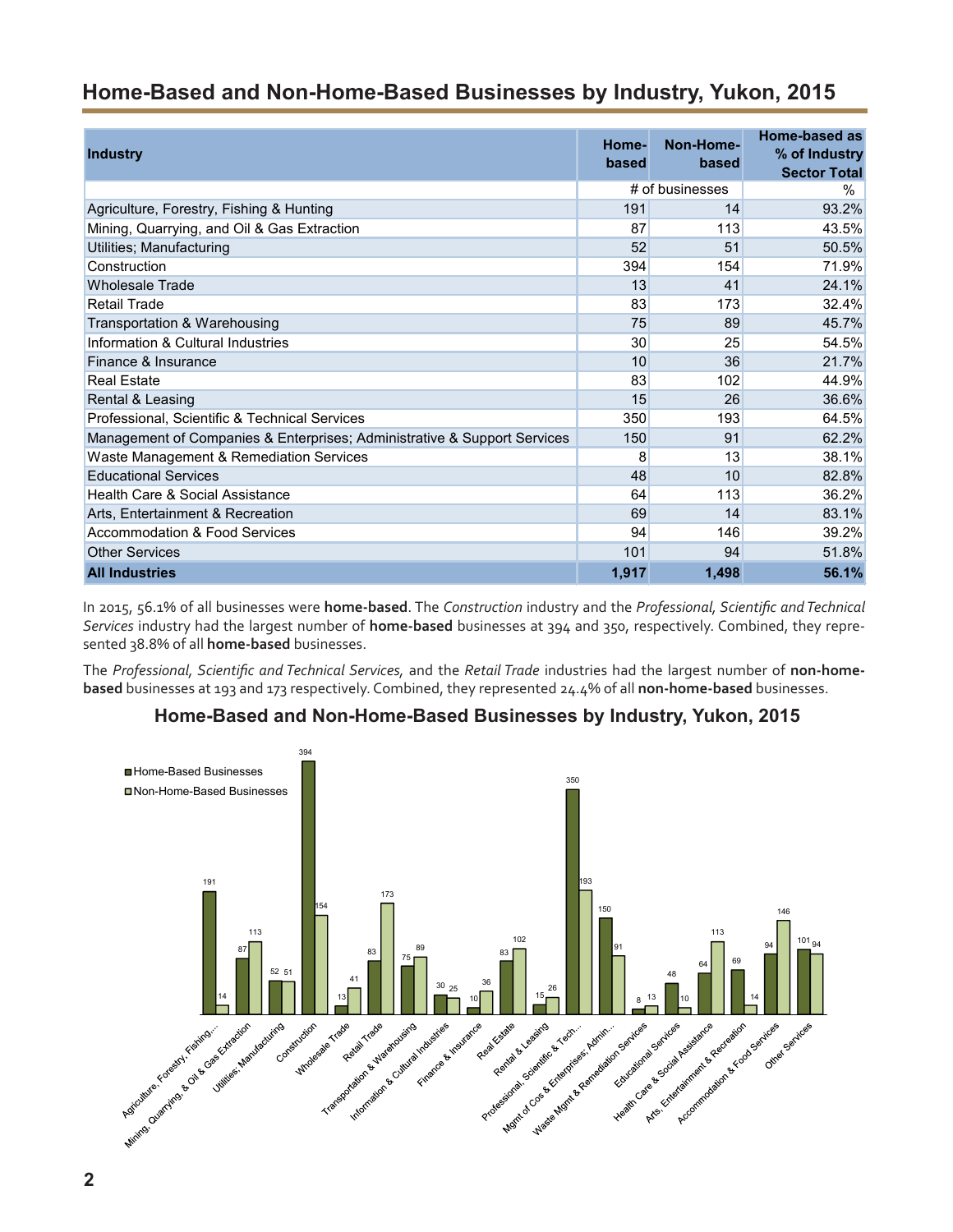## <span id="page-2-0"></span>**Employment in Home-Based/Non-Home-Based Businesses† , Yukon, 2015**

| <b>Industry</b>                                                                        | <b>Based</b> | Home- Non-Home-<br><b>Based</b> | <b>Total</b><br><b>Workers*</b> |
|----------------------------------------------------------------------------------------|--------------|---------------------------------|---------------------------------|
|                                                                                        |              |                                 |                                 |
| Agriculture, Forestry, Fishing & Hunting                                               | 156          | 71                              | 227                             |
| Mining, Quarrying, and Oil & Gas Extraction                                            | 170          | 553                             | 723                             |
| Utilities; Manufacturing                                                               | 69           | 372                             | 441                             |
| Construction                                                                           | 717          | 902                             | 1,619                           |
| <b>Wholesale Trade</b>                                                                 | 25           | 271                             | 296                             |
| <b>Retail Trade</b>                                                                    | 123          | 2,066                           | 2,189                           |
| Transportation & Warehousing                                                           | 160          | 701                             | 861                             |
| Information & Cultural Industries                                                      | 35           | 499                             | 534                             |
| Finance & Insurance                                                                    | 9            | 229                             | 238                             |
| <b>Real Estate</b>                                                                     | 91           | 206                             | 297                             |
| Rental & Leasing                                                                       | 52           | 144                             | 196                             |
| Professional, Scientific & Technical Services                                          | 400          | 894                             | 1,294                           |
| Management of Companies & Enterprises;<br><b>Administrative &amp; Support Services</b> | 321          | 301                             | 622                             |
| Waste Management & Remediation Services                                                | 10           | 49                              | 59                              |
| <b>Educational Services</b>                                                            | 75           | 50                              | 125                             |
| Health Care & Social Assistance                                                        | 108          | 430                             | 538                             |
| Arts, Entertainment & Recreation                                                       | 114          | 48                              | 162                             |
| <b>Accommodation &amp; Food Services</b>                                               | 256          | 2,077                           | 2,333                           |
| <b>Other Services</b>                                                                  | 160          | 376                             | 536                             |
| <b>All Industries</b>                                                                  | 3,051        | 10,239                          | 13,290                          |

With 2,333 workers (employees and business owners actively working in their business), the *Accommodation and Food Services* industry was the largest private-sector employer in 2015, followed by *Retail Trade* (2,189), *Construction* (1,619), and *Professional, Scientific and Technical*  Services (1,294). These four industries comprised 55.9% of all private-sector employment.

*Construction* was the largest employer for **home-based** business workers at 717, accounting for 23.5% of all home-based business workers.

*Accommodation and Food Services* was the largest employer for **non-home-based** business with 2,077 workers (20.3%), followed by *Retail Trade* with 2,066 workers (20.2%).

*\* Because some employees hold more than one job, multiple job holders will be counted more than once in 'Total Workers'. In addition, this total also includes any owners who actively work in their businesses.*

### **Total Number of Workers\* in Home-Based and Non-Home-Based Businesses† by Industry, Yukon, 2015**

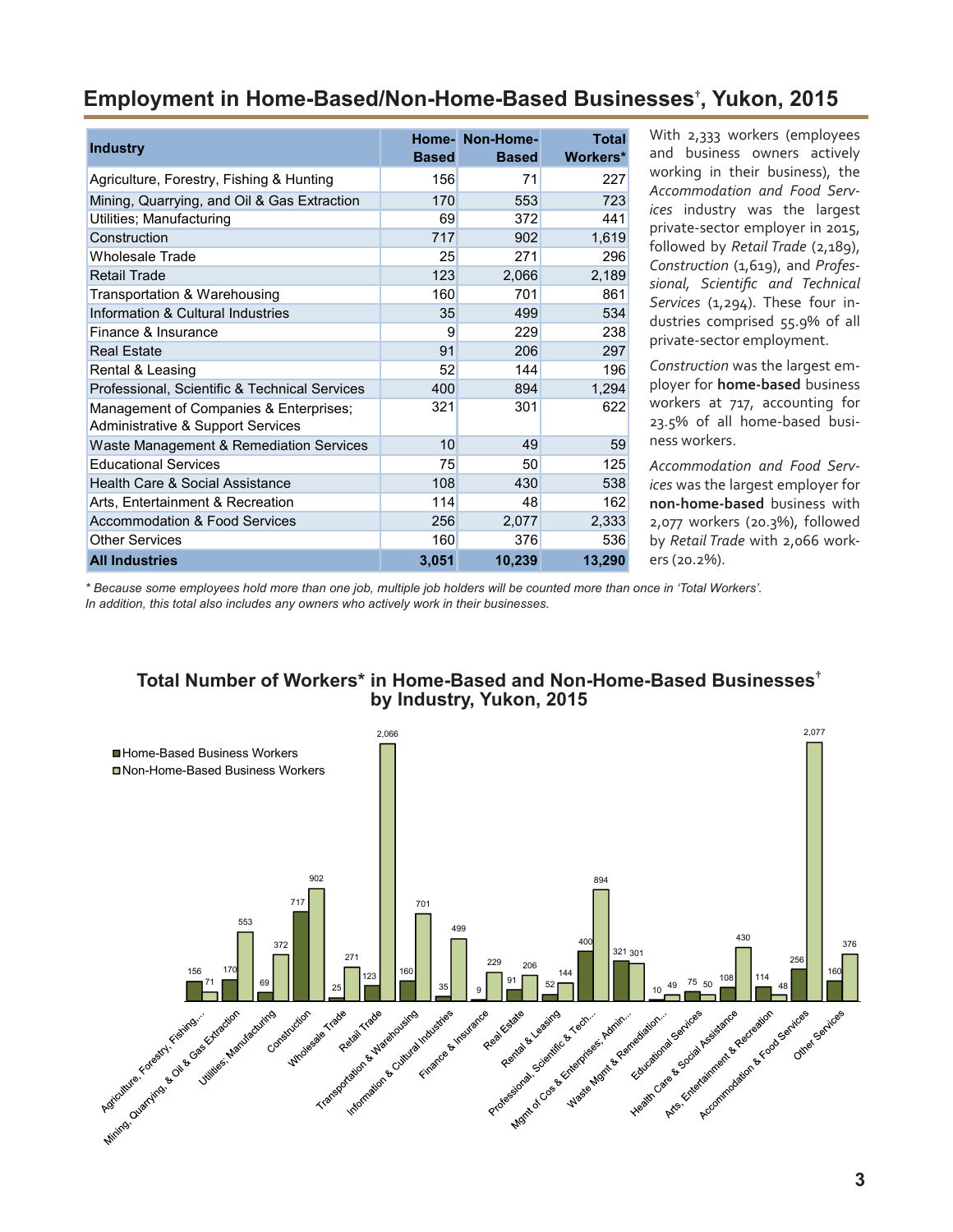## <span id="page-3-0"></span>**Businesses† and Employment by Selected Industry, Yukon, 2015**

The following tables further break down the three industries in 2015 with the most workers (employees and business owners actively working in their business).

### **Accommodation and Food Services**



| <b>Accommodation and Food</b><br><b>Services Industry Groups</b>     | # of Businesses | # of Workers |
|----------------------------------------------------------------------|-----------------|--------------|
| <b>Full-Service Restaurants and</b><br>Limited-Service Eating Places | 77              | 1.004        |
| <b>Traveller Accommodation</b>                                       | 96              | 964          |
| Recreational Vehicle (RV) Parks<br>and Recreational Camps            | 37              | 194          |
| <b>Special Food Services</b>                                         | 18              | 84           |
| <b>Drinking Places</b><br>(Alcoholic Beverages)                      | 9               | 82           |
| Rooming and Boarding Houses                                          | 3               | 5            |
| <b>Total Accommodation and Food</b><br><b>Services</b>               | 240             | 2.333        |

In the *Accommodation and Food Services* industry, there were 240 businesses employing 2,333 workers. The largest industry group, in terms of number of businesses, was *Traveller Accommodation* with 40.0% of the number of businesses and 41.3% of workers.

### **Retail Trade**

In the *Retail Trade* industry, 255 businesses employed a total of 2,189 workers. The largest industry group, in terms of employment, was *Grocery Stores*, which had 13 businesses (5.1%) employing 481 workers (22.0%). The second largest industry group was *Department Stores*, where 256 workers (11.7%) were employed by 4 businesses (1.6%).

| <b>Retail Trade Industry Groups</b>                 | # of Businesses | # of Workers |
|-----------------------------------------------------|-----------------|--------------|
| <b>Grocery Stores</b>                               | 13              | 481          |
| <b>Department Stores</b>                            | 4               | 256          |
| <b>Building Material and Supplies Dealers</b>       | 14              | 171          |
| <b>Gasoline Stations</b>                            | 23              | 157          |
| <b>Automobile Dealers</b>                           | 8               | 137          |
| Automotive Parts, Accessories and Tire Stores       | 10              | 115          |
| Electronics and Appliance Stores                    | 13              | 87           |
| Beer, Wine and Liquor Stores                        | $\overline{4}$  | 84           |
| Sporting Goods, Hobby and Musical Instrument Stores | 14              | 78           |
| <b>Other Motor Vehicle Dealers</b>                  | 8               | 76           |
| Office Supplies, Stationery and Gift Stores         | 17              | 68           |
| Other Miscellaneous Store Retailers                 | 25              | 68           |
| <b>Clothing Stores</b>                              | 13              | 64           |
| <b>Direct Selling Establishments</b>                | 19              | 56           |
| <b>Specialty Food Stores</b>                        | 15              | 41           |
| <b>Health and Personal Care Stores</b>              | 9               | 38           |
| Other General Merchandise Stores                    | 4               | 32           |
| Jewellery, Luggage and Leather Goods Stores         | 6               | 29           |
| <b>Home Furnishings Stores</b>                      | 9               | 28           |
| Lawn and Garden Equipment and Supplies Stores       | 7               | 26           |
| Other Retail Trade Industry Groups                  | 20              | 97           |
| <b>Total Retail Trade</b>                           | 255             | 2,189        |

### **Construction**

| <b>Construction Industry Subsectors</b>  | # of Businesses | # of Workers |
|------------------------------------------|-----------------|--------------|
| Specialty trade contractors              | 263             | 720          |
| Construction of buildings                | 208             | 562          |
| Heavy and civil engineering construction | 76              | 337          |
| <b>Total Construction</b>                | 547             | 1.619        |

In the *Construction* industry, 547 businesses employed a total of 1,619 workers. The subsector with the largest number of workers was *Specialty Trade Contractors*, which had 720 workers (44.5%) employed by 263 businesses (48.1%).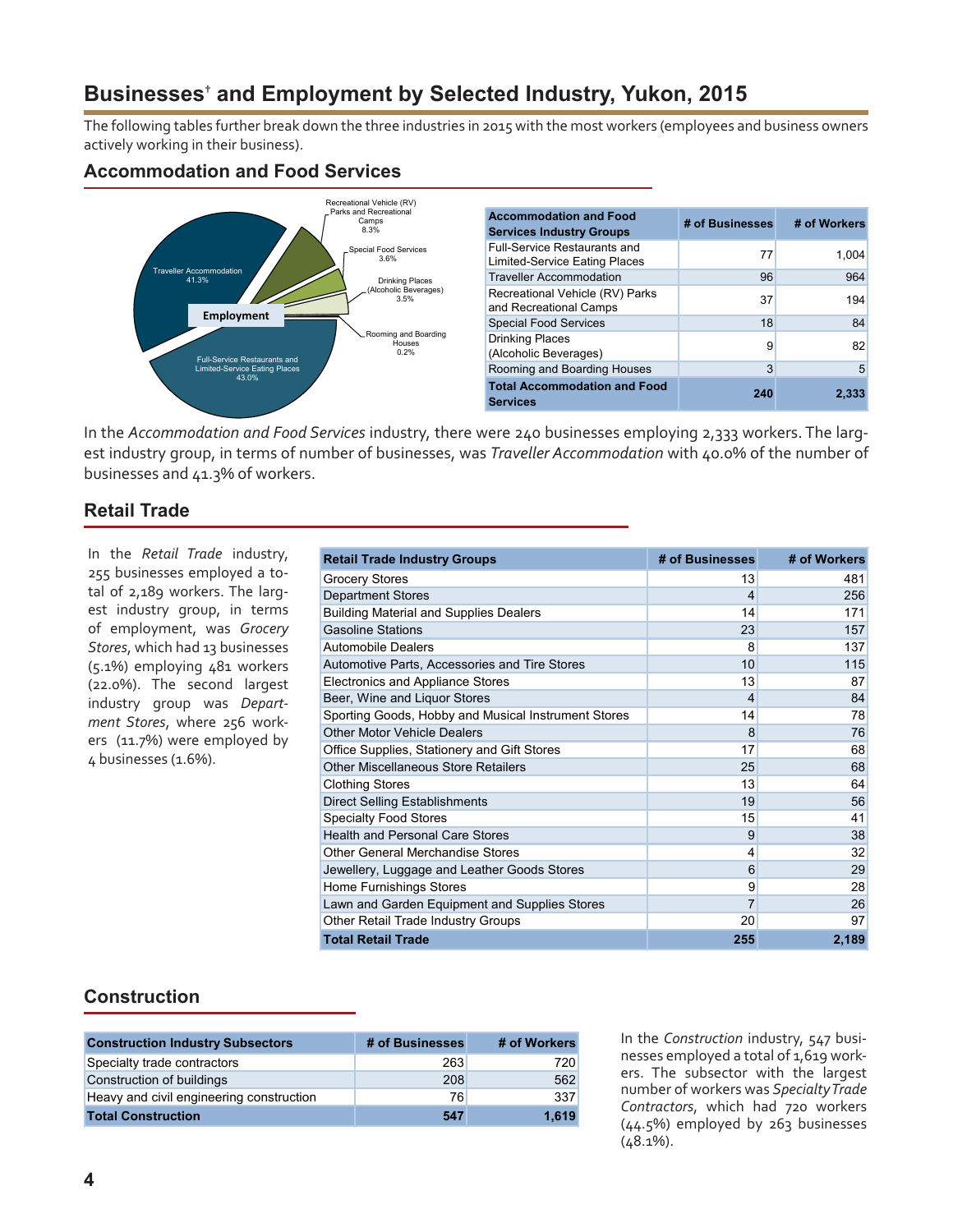## <span id="page-4-0"></span>**Type of Employment by Industry, Yukon, 2015**

At the time of the 2015 survey, Yukon businesses<sup>†</sup> reported a total of 13,290 workers. Amongst the industries, Wholesale *Trade* had the highest proportion of full-time employees at 76.0%. *Accommodation and Food Services* had the highest proportion of part-time employees (28.9%), while *Agriculture, Forestry, Fishing and Hunting* had the highest proportion of casual/temporary employees (20.3%). The highest proportion of owner-workers was in *Real Estate at 65.3%.*



## **Type of Current Employees, Yukon, 2015**

Thirty seven percent (37.0%) of businesses<sup>+</sup> surveyed said they had employees working for them at the time of the survey. These businesses had a total of 9,749 employees, **not** including 3,541 owners working in their businesses. Of the total employees, 6,802 full-time employees, 2,190 part-time and 757 casual or temporary employees were working at the time of the survey.





About two-thirds (62.4%) of **non-home-based** businesses had employees working at the time of the survey, while only 17.3% of **home-based** businesses had employees.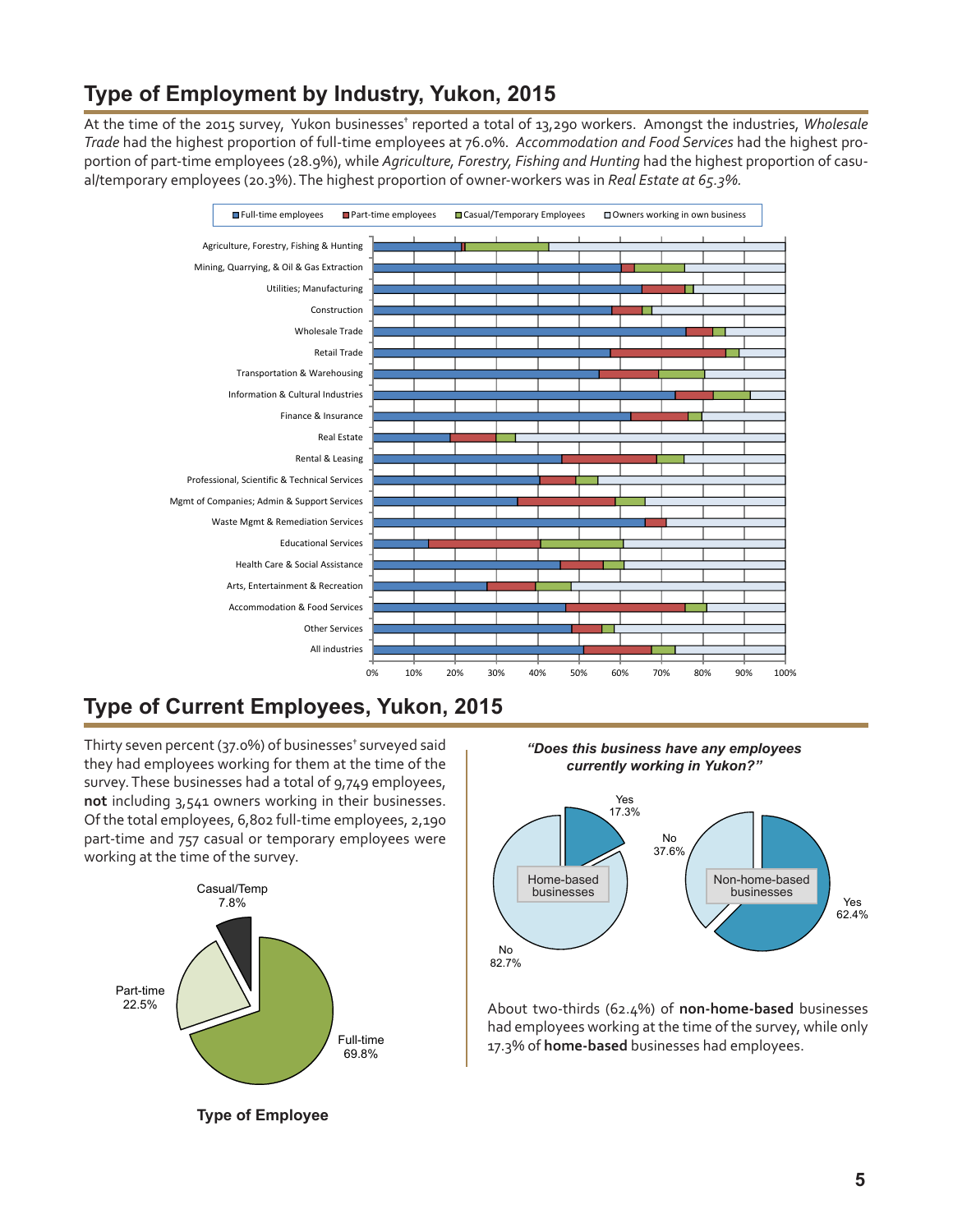## <span id="page-5-0"></span>**Businesses by Office Address, 2015**

The survey did not ask respondents any information on headquarters or main office location. However, respondents provided their street (mailing) address as their location for contact. While most businesses are likely to have their main activities located at the address they provided, some businesses may have a different main activity location. The following analysis of location was conducted assuming that businesses conducted their main activity from the contact location. For example, a mining company with the head office in Whitehorse would be considered located in Whitehorse, although their main business activity could be located somewhere in rural Yukon. Also, national and multi-national companies with Yukon offices were assigned to the location of their Yukon offices.

Whitehorse was the contact office address for the majority of businesses in 2015. Whitehorse businesses accounted for two-thirds (66.3%) of all businesses surveyed and 76.1% of workers.

The majority of the remaining businesses were also located within Yukon. However, 411 businesses (with a total of 806 workers) had business activities inYukon in 2015, but their contact office addresses were located outside of the territory.



| <b>Office Address of</b>     | # of              | # of                 |
|------------------------------|-------------------|----------------------|
| <b>Business</b>              | <b>Businesses</b> | Workers <sup>t</sup> |
| Whitehorse                   | 2,265             | 10,114               |
| Dawson City                  | 254               | 1,218                |
| <b>Watson Lake</b>           | 100               | 350                  |
| <b>Haines Junction</b>       | 100               | 224                  |
| Carcross                     | 26                | 106                  |
| Mayo                         | 43                | 83                   |
| Carmacks                     | 32                | 81                   |
| Teslin                       | 31                | 54                   |
| Marsh Lake                   | 35                | 50                   |
| Faro                         | 30                | 47                   |
| <b>Beaver Creek</b>          | 9                 | 37                   |
| Tagish                       | 18                | 22                   |
| <b>Destruction Bay</b>       | 4                 | 19                   |
| Old Crow                     | 8                 | 17                   |
| <b>Ross River</b>            | 14                | 16                   |
| Burwash Landing              | 12                | 12                   |
| Pelly Crossing               | 9                 | 11                   |
| <b>Stewart Crossing</b>      | 3                 | 8                    |
| Champagne                    | 3                 | 3                    |
| Keno                         | 3                 | $\overline{3}$       |
| Other Yukon                  | 5                 | 9                    |
| <b>Yukon Total</b>           | 3,004             | 12,484               |
| <b>British Columbia</b>      | 206               | 331                  |
| Alberta                      | 93                | 153                  |
| Ontario                      | 43                | 97                   |
| Manitoba                     | 15                | 19                   |
| Saskatchewan                 | 13                | 28                   |
| <b>Northwest Territories</b> | 11                | 99                   |
| Quebec                       | 5                 | 11                   |
| Other Canada                 | 6                 | 8                    |
| <b>Canada Total</b>          | 3,396             | 13,230               |
| U.S.A.                       | 19                | 60                   |
| <b>Grand Total</b>           | 3,415             | 13,290               |

### **Top 5 Employers by Industry for Businesses with Office Address Located Outside Yukon (but within Canada), 2015**

| <b>Industry</b>                               | # of Businesses | # of Workers |
|-----------------------------------------------|-----------------|--------------|
| Mining, Quarrying, and Oil & Gas Extraction   | 80              | 226          |
| Construction                                  | 90              | 177          |
| Professional, Scientific & Technical Services | 78              | 78           |
| Accommodation & Food Services                 | 11              | 65           |
| Agriculture, Forestry, Fishing & Hunting      |                 | 44           |

A closer examination of the industry of businesses operating in Yukon from other parts of Canada in 2015, shows that *Mining, Quarrying, and Oil & Gas Extraction* had the largest labour market impact (the most workers) followed by *Construction*. Combined, they represented over 54.0% of all employment from businesses with contact office addresses not inYukon but within Canada.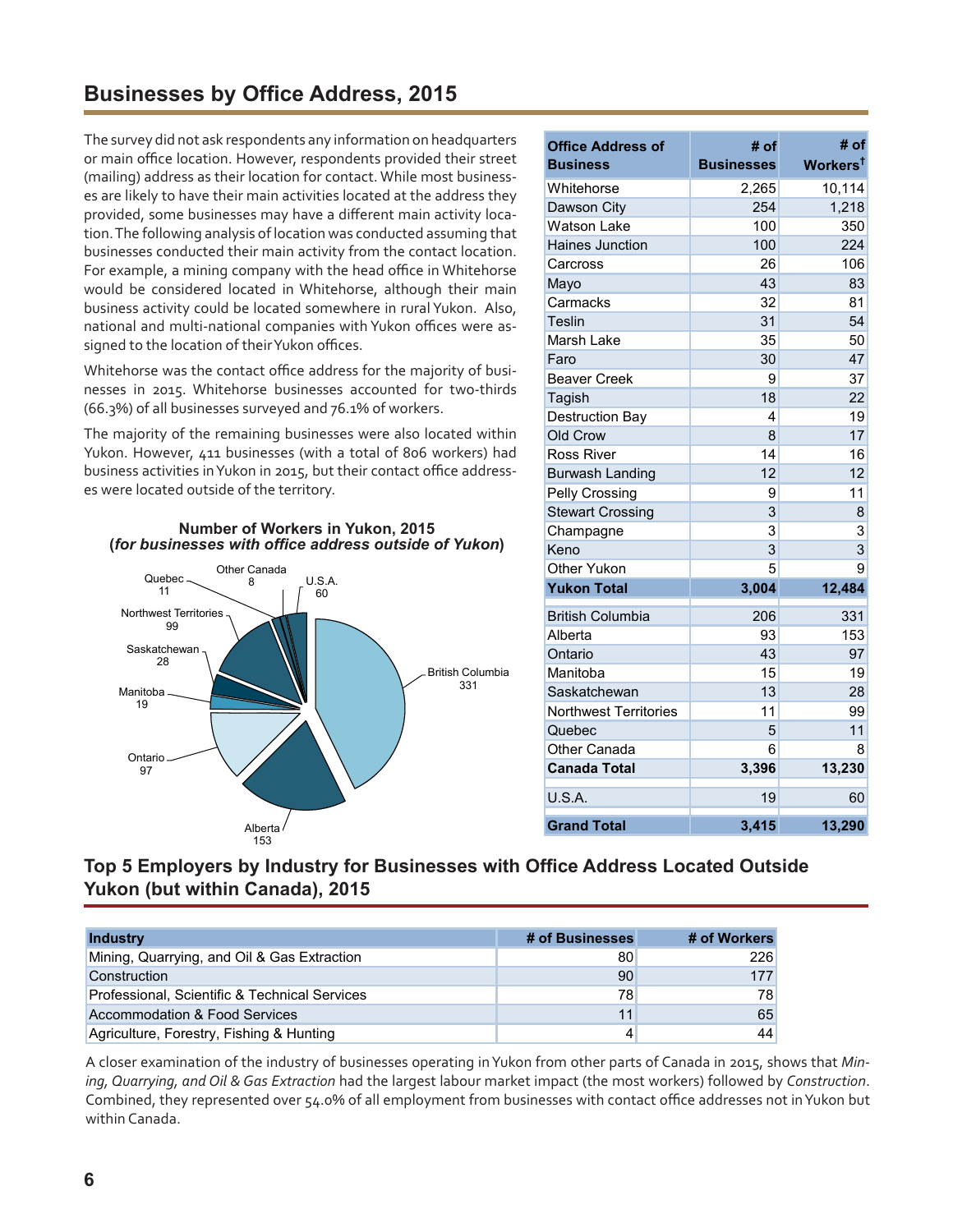### <span id="page-6-0"></span>**Ownership Type**

| <b>Type of Business Ownership</b>   | # of Businesses |
|-------------------------------------|-----------------|
| Sole Proprietorship                 | 1.497           |
| Partnership (2 or more owners)      | 298             |
| Corporation                         | 1,569           |
| Owned by a Yukon First Nation       | 6               |
| Owned by Yukon FN Development Corp. | 24              |
| <b>Other Arrangement</b>            | 18              |
| Don't know                          | 3               |
| <b>All Types of Ownership</b>       |                 |

Corporations accounted for 45.9% of Yukon businesses in 2015. Sole proprietorships accounted for 43.8% of the businesses and partnerships made up 8.7%. Businesses owned by a Yukon First Nation and Yukon First Nation Development Corporations accounted for about 0.9% of Yukon businesses.

### Sole Proprietorship 43.8% Partnership 8.7% Corporation 45.9% Yukon First Nation 0.2% Yukon First Nation Development Corp. organism Corp.<br>0.7% Other Arrangement 0.5% Don't know 0.1%

**Type of Ownership**

### **Sole Proprietorship and Partnership Businesses by Owner's Gender**



Of the businesses reporting owner's gender, males represented almost two-thirds (63.5%) of business ownership in sole proprietorships and 55.3% in partnerships. Females accounted for over one third (36.5%) of business ownership in sole proprietorships and 44.7% in partnerships.

### **First Nation Owners**

Of the Yukon sole proprietor and partnership businesses, 7.5% of owners were identified as a citizen of a Yukon First Nation. Tr'ondëk Hwëch'in First Nation had the highest number of business owners (21) followed by Champagne and Aishihik First Nation (20) and Teslin Tlingit Council (17).

*First Nation citizenship is identified by the survey respondent.*

| <b>Business Owner</b>                              | # of Sole<br><b>Proprietors</b><br>and Partners |
|----------------------------------------------------|-------------------------------------------------|
| <b>Citizen of a Yukon First Nation?</b>            |                                                 |
| No                                                 | 1,925                                           |
| Yes                                                | 157                                             |
|                                                    |                                                 |
| <b>Which Yukon First Nation?</b>                   |                                                 |
| Carcross Tagish First Nation                       | 9                                               |
| Champagne and Aishihik First Nation                | 20                                              |
| <b>Kluane First Nation</b>                         | 12                                              |
| <b>Liard First Nation</b>                          | 8                                               |
| Little Salmon Carmacks First Nation                | 15                                              |
| Nacho Nyak Dun First Nation                        | 8                                               |
| Ross River Dene Council                            | 11                                              |
| <b>Selkirk First Nation</b>                        | 12                                              |
| <b>Teslin Tlingit Council</b>                      | 17                                              |
| Tr'ondëk Hwëch'in First Nation                     | 21                                              |
| <b>Vuntut Gwitchin First Nation</b>                | 7                                               |
| <b>White River First Nation</b>                    | 3                                               |
| Kwanlin Dun First Nation/Ta'an Kwach'an<br>Council | $\overline{7}$                                  |
| Don't know/refuse                                  | 7                                               |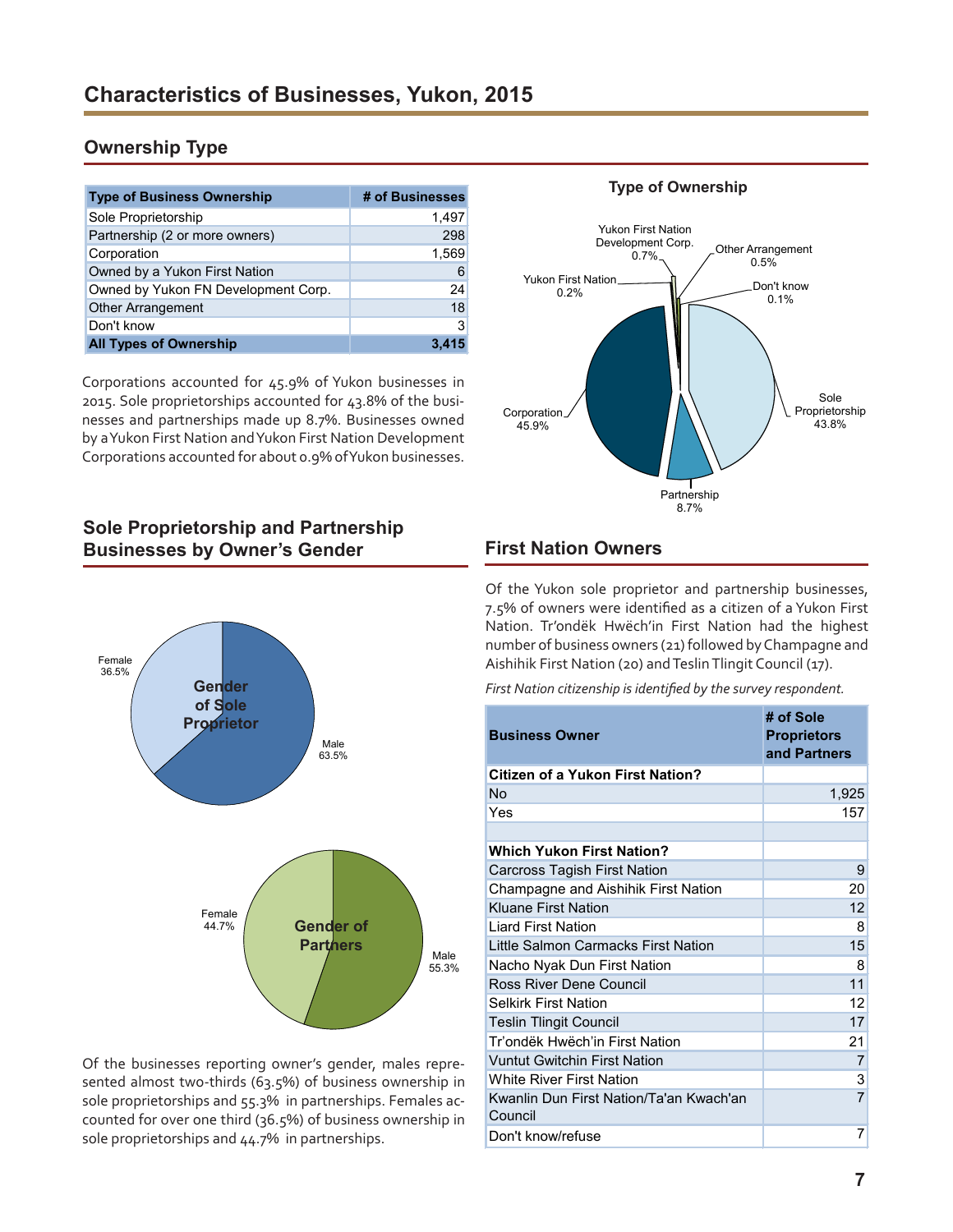## <span id="page-7-0"></span>**Businesses With Exports, Yukon, 2015**

In 2015, 381 businesses (11.2%) reported exporting products or services from Yukon at the time of the survey. Businesses in the *Professional, Scientific and Technical Services* industry accounted for just over one-quarter (27.0%) of all businesses that reported exports. *Agriculture, Forestry, Fishing and Hunting* had the highest proportion of exporters at 41.7% (85 of 204 businesses).

| <b>Industry</b>                                                                    | <b>Business Does</b><br><b>Export</b> | <b>Business Does</b><br><b>Not Export</b> | % of Industry<br>that Exports |
|------------------------------------------------------------------------------------|---------------------------------------|-------------------------------------------|-------------------------------|
|                                                                                    | # of Businesses-------------          |                                           | $\frac{0}{0}$                 |
| Agriculture, Forestry, Fishing & Hunting                                           | 85                                    | 119                                       | 41.7%                         |
| Mining, Quarrying, and Oil & Gas Extraction                                        | 26                                    | 172                                       | 13.1%                         |
| Utilities; Manufacturing                                                           | 16                                    | 87                                        | 15.5%                         |
| Construction                                                                       | 19                                    | 529                                       | 3.5%                          |
| <b>Wholesale Trade</b>                                                             | 14                                    | 40                                        | 25.9%                         |
| <b>Retail Trade</b>                                                                | 27                                    | 228                                       | 10.6%                         |
| Transportation & Warehousing                                                       | 23                                    | 141                                       | 14.0%                         |
| Information & Cultural Industries                                                  | 17                                    | 38                                        | 30.9%                         |
| Finance & Insurance                                                                | 2                                     | 44                                        | 4.3%                          |
| <b>Real Estate</b>                                                                 | $\overline{c}$                        | 183                                       | 1.1%                          |
| Rental & Leasing                                                                   | 1                                     | 40                                        | 2.4%                          |
| Professional, Scientific & Technical Services                                      | 103                                   | 440                                       | 19.0%                         |
| Management of Companies & Enterprises; Administrative &<br><b>Support Services</b> | 7                                     | 234                                       | 2.9%                          |
| Waste Management & Remediation Services                                            | 3                                     | 18                                        | 14.3%                         |
| <b>Educational Services</b>                                                        | 10                                    | 48                                        | 17.2%                         |
| Health Care & Social Assistance                                                    | $\overline{7}$                        | 170                                       | 4.0%                          |
| Arts, Entertainment & Recreation                                                   | 12                                    | 71                                        | 14.5%                         |
| <b>Accommodation &amp; Food Services</b>                                           | $\mathbf{1}$                          | 239                                       | 0.4%                          |
| <b>Other Services</b>                                                              | 6                                     | 189                                       | 3.1%                          |
| <b>All Industries</b>                                                              | 381                                   | 3,030                                     | 11.2%                         |

British Columbia was the number one Canadian export destination\* for 174 businesses that reported exports in 2015 and Ontario was the number two export destination (105 businesses). United States was a main export market for 78 businesses, of which 40 reported exports to Alaska. There were 54 businesses that exported mainly to other international destinations (not including the United States). A wide range of products and services were exported including: fur, consulting, gold, jewellery and clothing, film and photography, construction services and supplies, artwork, etc.



### **Destinations\* of Exported Products and Services by Number of Businesses**

*<sup>\*</sup>Businesses were asked for their top 3 export markets*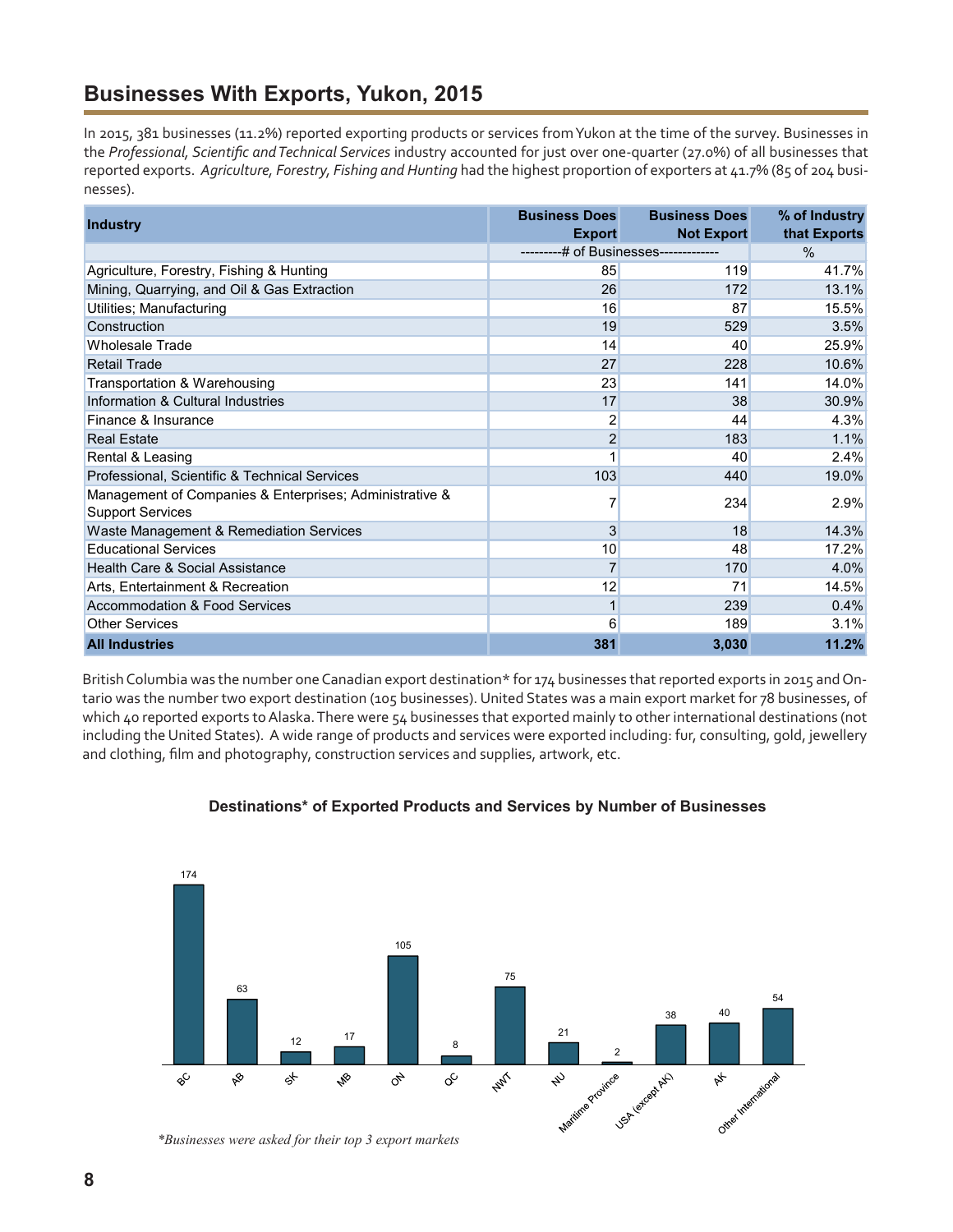## <span id="page-8-0"></span>**Gross Revenues, Yukon, 2014**

| "Which of the following broad ranges best                                   |              | $$50.000 -$  | $$100,000 -$ | $$500.000 -$ | \$1M or                                 |              |                | Average        |
|-----------------------------------------------------------------------------|--------------|--------------|--------------|--------------|-----------------------------------------|--------------|----------------|----------------|
| describes gross revenues in 2014?"                                          | $<$ \$50,000 | \$99,999     | \$499,999    | \$999,999    | more                                    | \$1M-\$5M    | > \$5M         | <b>Revenue</b> |
|                                                                             |              |              |              |              | # of businesses ----------------------- |              |                | $($ \$)        |
| Agriculture, Forestry, Fishing & Hunting                                    | 177          | 10           | 6            | X            | X                                       | х            | $\overline{0}$ | \$69,875       |
| Mining, Quarrying, and Oil & Gas Extraction                                 | 84           | 19           | 28           | 16           | 22                                      | 10           | 6              | \$1,542,485    |
| Utilities; Manufacturing                                                    | 51           | 6            | 29           | x            | 8                                       | x            | x              | \$3,608,333    |
| Construction                                                                | 183          | 100          | 154          | 29           | 47                                      | 31           | 8              | \$456,980      |
| <b>Wholesale Trade</b>                                                      | 10           | x            | 12           |              | 16                                      | x            | x              | \$219,722      |
| <b>Retail Trade</b>                                                         | 70           | 20           | 47           | 28           | 73                                      | 46           | 12             | \$2,122,222    |
| Transportation & Warehousing                                                | 46           | 32           | 38           | 14           | 22                                      | x            |                | \$1,453,363    |
| Information & Cultural Industries                                           | 27           | 9            | X            | X            | X                                       | $\mathsf{x}$ | x              | \$1,132,313    |
| Finance & Insurance                                                         | 9            | x            | 12           | X            | 8                                       | x            |                | \$1,766,667    |
| <b>Real Estate</b>                                                          | 60           | 44           | 47           | 12           | $\overline{7}$                          | 6            | $\overline{0}$ | \$1,311,719    |
| Rental & Leasing                                                            | 11           |              | 12           | $\Omega$     | 9                                       | x            | x              | \$420,913      |
| Professional, Scientific, & Technical Services                              | 238          | 107          | 120          | 20           | 26                                      | 20           | $\overline{0}$ | \$228,663      |
| Management of Companies & Enterprises;<br>Administrative & Support Services | 116          | 41           | 53           |              | 9                                       | X            | x              | \$492,578      |
| Waste Mgmnt & Remediation Services                                          | 6            | $\mathsf{x}$ | 6            | $\mathsf{x}$ | X                                       | $\mathsf{x}$ | $\overline{0}$ | \$184,973      |
| <b>Educational Services</b>                                                 | 41           | 8            | x            | X            | 0                                       | 0            | $\overline{0}$ | \$66,204       |
| Health Care & Social Assistance                                             | 57           | 29           | 49           | 13           |                                         | $\mathsf{x}$ | <b>X</b>       | \$233,987      |
| Arts, Entertainment & Recreation                                            | 59           |              | 13           | X            | $\Omega$                                | 0            | $\overline{0}$ | \$91,358       |
| <b>Accommodation &amp; Food Services</b>                                    | 73           | 26           | 75           | 17           | 28                                      | $\mathsf{x}$ | $\mathsf{x}$   | \$428,356      |
| <b>Other Services</b>                                                       | 98           | 33           | 41           | 8            |                                         | x            | X              | \$180,946      |
| <b>All Industries</b>                                                       | 1,416        | 506          | 749          | 192          | 296                                     | 197          | 45             | \$543,092      |

Of the responding Yukon businesses (7.5% of businesses did not respond to this question), 44.8% reported gross revenues below \$50,000 for the previous year (2014). The vast majority (78.2%) in this revenue range were **home-based** businesses. Of Yukon businesses that reported gross revenues of more than \$50,000 in 2014, 58.6% were **non-home-based** businesses.

Of the responding businesses, 296, or 9.4%, reported revenues of one million dollars or more in 2014. Of them, 54 businesses did not provide information on their revenues to the nearest million.

The *Professional, Scientific, and Technical Services* industry had the most businesses (238) with revenues under \$50,000 revenue in 2014. The *Retail Trade* industry had the highest number of businesses (73) reporting revenues of \$1.0 million or more. The *Construction* industry was second with 47 businesses with revenues of \$1.0 million or more.



### **Number of Yukon Businesses by Gross Revenue, 2014**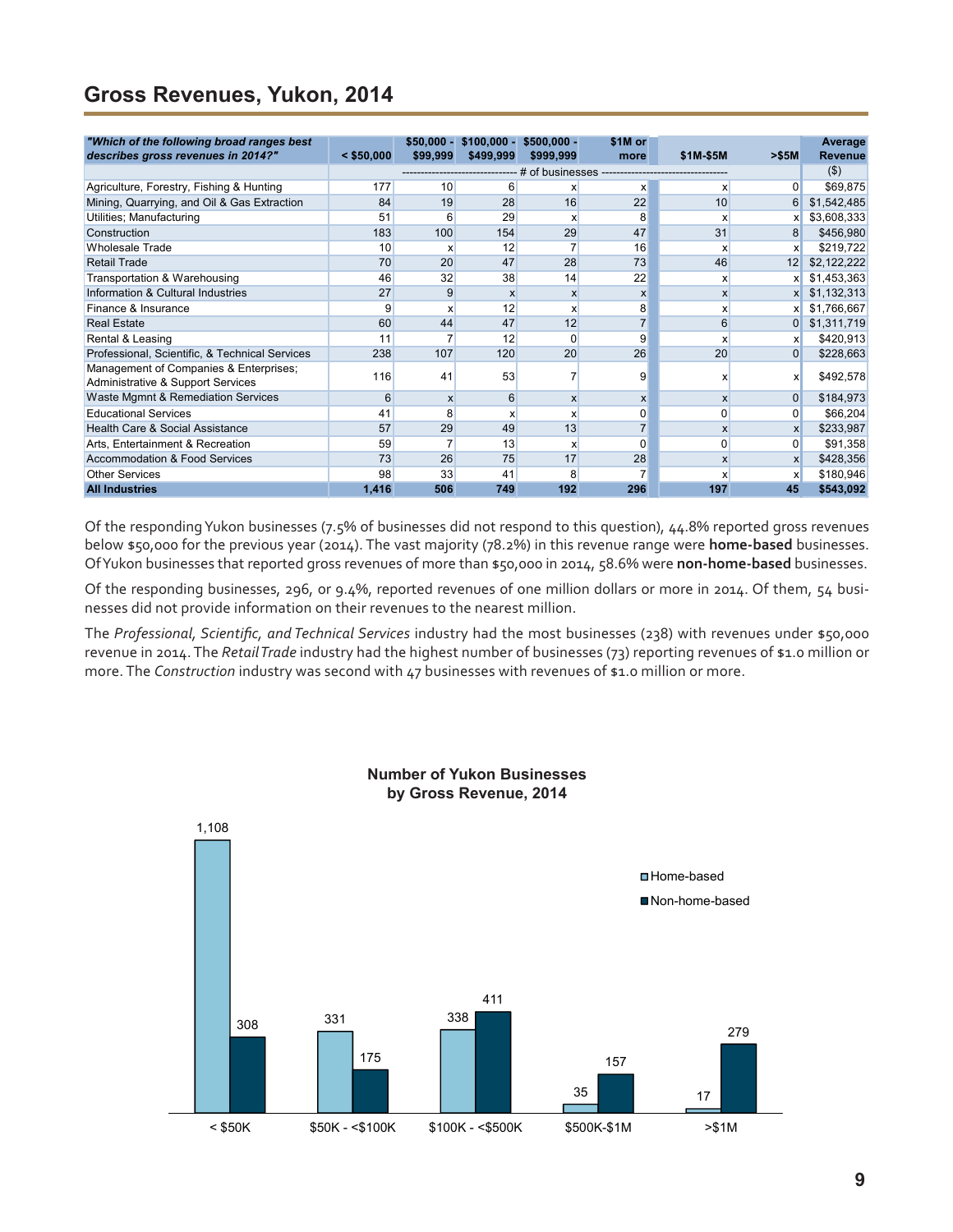## <span id="page-9-0"></span>**GDP Attributable to Tourism, Construction and Mining, Yukon 2014**

*To estimate the impact of tourism, construction and mining on Yukon's Gross Domestic Product (GDP), businesses were asked to approximate the percentage of 2014 gross revenues derived from activities relating to these three sectors (see the note below).*

### **Revenue and GDP Attributable to Tourism**

Yukon businesses attributed \$226.9 million of their gross revenue in 2014 to tourism. The industry with the highest reported tourism-related gross revenue was *Retail Trade.* Of the total gross revenue (\$659.3 million) of *Retail Trade*, \$76.9 million, or 11.7%, was reported to be from tourism. The industry with the second-highest reported tourism-related gross revenue was *Accommodation and Food Services.* The total gross revenue of *Accommodation and Food Services* in 2014 was \$108.4 million, of which \$55.4 million, or 51.1%, was attributed to tourism.

Based on the perceived revenues from tourism reported by Yukon businesses, the total GDP attributable to tourism was \$95.9 million in 2014. The industry with the largest contribution to tourism GDP was *Accommodation and Food Services* at \$28.0 million, followed by *Transportation and Warehousing* at \$17.7 million. The GDP attributable to tourism accounted for 3.9% of Statistics Canada's estimate of Yukon's total GDP in 2014.



#### **Note on the Methodology Used to Calculate GDP Attributable to Tourism, Construction and Mining**

Businesses were placed in industry categories according to the most important business activity as reported by the respondents. However, this may not necessarily correspond to the activity which generated the most revenue for those businesses. The concept of revenue attributable to 'construction' or 'mining' appears relatively less clear than the concept of revenue attributable to 'tourism'. Hence, the likelihood of bias due to respondents' confusion may be greater in the former than in the latter. It was assumed that all reported revenues by businesses belonging to the *Construction* and the *Mining, Quarrying, and Oil and Gas Extraction* industries as per the North American Industry Classification System (NAICS), were solely attributed to construction and mining, respectively.

The contribution of tourism, construction, and mining to Yukon GDP was calculated by multiplying the perceived revenues within each industry category with the ratio of the current dollar GDP for the industry category to the gross output of the same industry category derived from Statistics Canada's data. For the *Retail Trade* and the *Real Estate and Rental and Leasing* industries, Statistics Canada's gross revenue figures were used instead of gross output. For the *Real Estate and Rental and Leasing* industry, Statistics Canada's GDP estimate for owner-occupied housing was excluded from the computations, since this category was not included in the survey. Estimates of the proportion of Yukon GDP attributed to tourism, construction, and mining does not include the amount of GDP generated within the public sector.

Note that these statistics represent *perceived* Yukon GDP attributed to tourism, construction, and mining since the computations are entirely dependent on the respondents' perception of the percentage of their revenues attributed to each of these industry sectors. Reporting of this perceived value by businesses was based on their 'best guess' which may have led to a high variance in the data.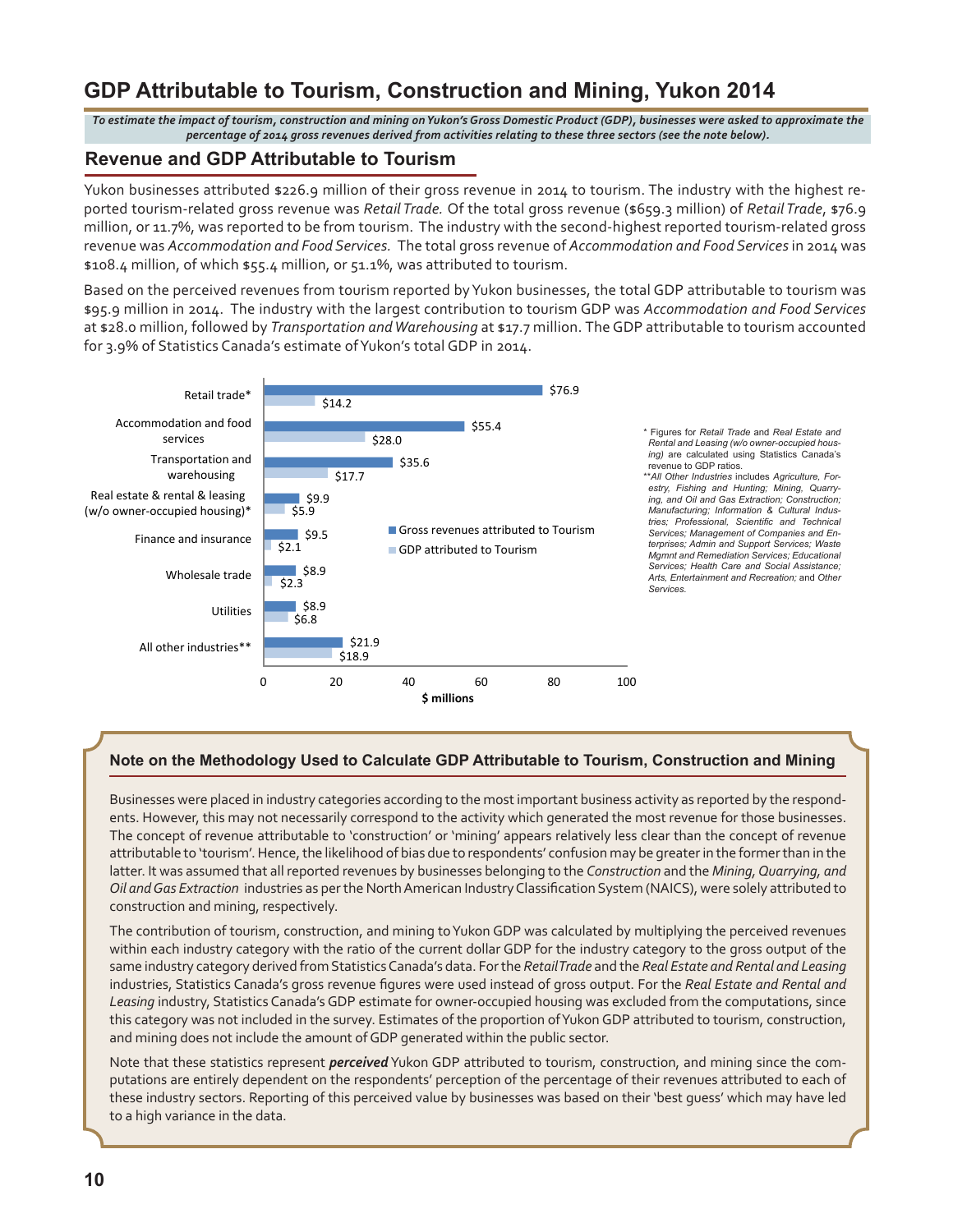### **Revenue and GDP Attributable to Construction**

Businesses in the *Construction* industry reported a total revenue of \$279.6 million for 2014. Gross revenues attributed to construction by all Yukon businesses, including *Construction* businesses, totalled \$455.8 million in 2014.

The industry with the highest revenue attributed to construction, besides the *Construction* industry itself (\$237.3 million), was *Retail Trade.* The total gross revenue of *Retail Trade* in 2014 was \$659.3 million, of which \$78.5 million, or 11.9%, was attributed to construction.

Based on perceived construction-related revenues reported by Yukon businesses, the total GDP attributable to construction was \$197.5 million in 2014. The industry with the largest contribution to construction GDP, besides the *Construction* industry itself (\$109.1 million), was *Professional, Scientific and Technical Services* at \$15.3 million. The GDP attributable to construction accounted for 8.0% of Statistics Canada's estimate of Yukon's total GDP in 2014.



### **Revenue and GDP Attributable to Mining**

*Mining, Quarrying, and Oil and Gas Extraction* businesses reported \$398.5 million in revenues, accounting for 16.2% of all Yukon business' gross revenue in 2014. Attribution of gross revenue to mining by Yukon businesses including *Mining and Oil and Gas Extraction* businesses totalled \$619.0 million in 2014.

The industry with the highest revenue attributed to mining, besides the *Mining, Quarrying, and Oil and Gas Extraction* industry itself (\$381.1 million), was *Transportation and Warehousing.* The total gross revenue of *Transportation and Warehousing* in 2014 totalled \$224.3 million, of which \$54.1 million, or 24.1%, was attributed to mining.

Based on perceived mining-related revenues reported by Yukon businesses, the total GDP attributable to mining was \$302.7 million in 2014. The industry with the largest contribution to mining GDP, besides the *Mining, Quarrying, and Oil and Gas Extraction* industry itself (\$190.8 million), was *Transportation and Warehousing* at \$26.9 million. The GDP attributable to mining accounted for 12.3% of Statistics Canada's estimate of Yukon's total GDP in 2014.



\* Figures for *Retail Trade* and *Real Estate and Rental and Leasing (w/o owner-occupied housing)*  are calculated using Statistics Canada's revenue to GDP ratios.

\*\**All Other Industries* includes *Agriculture, Forestry, Fishing and Hunting; Utilities; Manufacturing; Information & Cultural Industries; Finance and Insurance; Management of Companies and Enterprises; Admin and Support; Waste Mgmnt and Remediation Services; Educational Services; Health Care and Social Assistance; Arts, Entertainment and Recreation; Accommodation and Food Services;* and *Other Services.*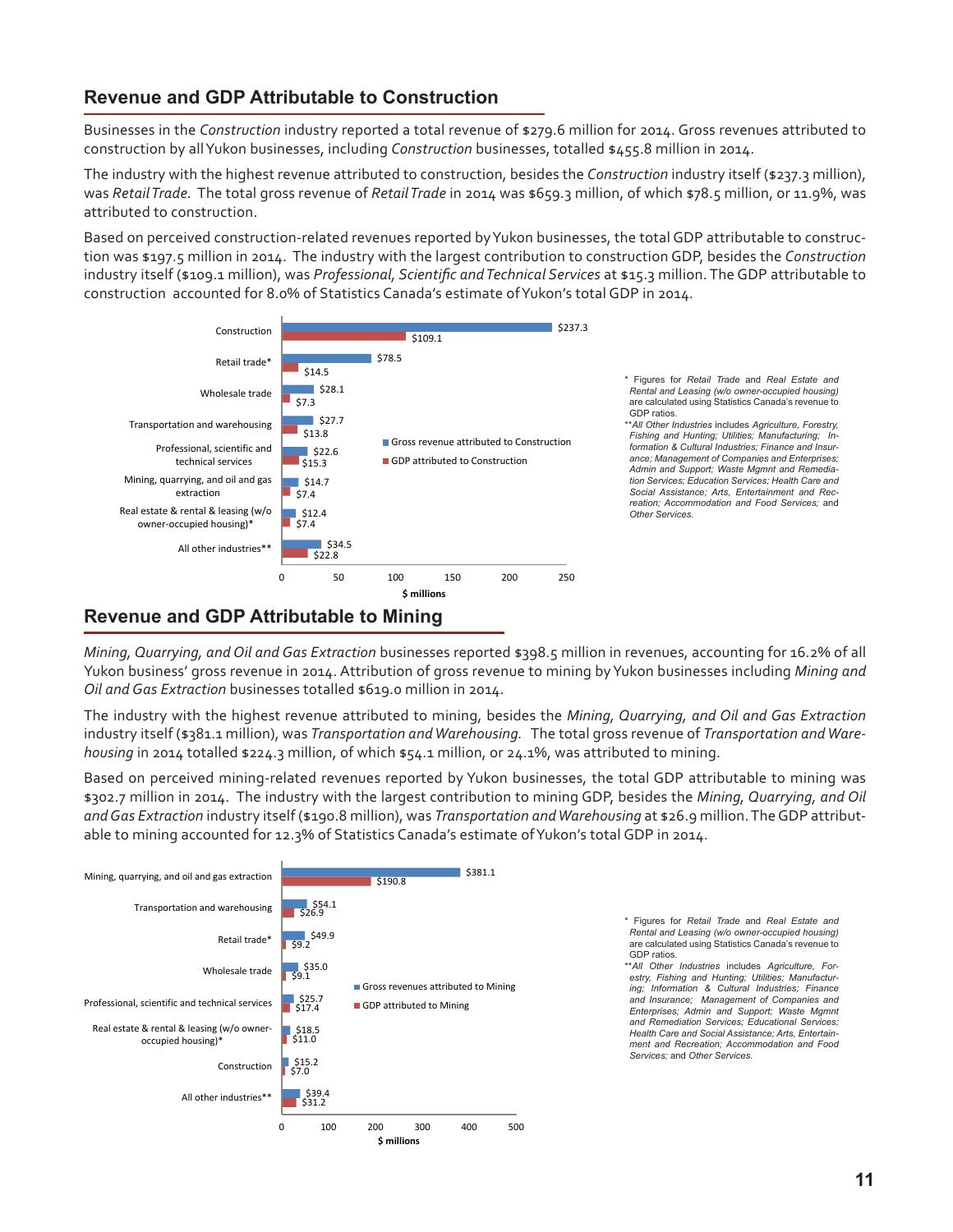## <span id="page-11-0"></span>**Age of Businesses, Yukon, 2015**

Business owners were asked how long their business had been operating in Yukon. Just over 1 in 5 (21.2%) of those businesses reported operating for more than 20 years.

The *Finance and Insurance* industry had the highest percentage of businesses in operation for over 20 years (39.1%). The *Information and Cultural Industries* sector had the highest percentage of businesses operating for five years or less (43.6%).

For **home-based** businesses, 38.9% of had been in operation for more than 10 years, while 45.8% of **non-home-based businesses** had been in operation for more than 10 years.



### **Age of Businesses by Home-Based and Non-Home-Based**

## **Seasonal Businesses, Yukon, 2015**

In 2015, 19.0% of Yukon businesses (648) reported that they were 'seasonal' businesses, meaning that they only operated during a specific time of the year. The following graph indicates that the number of seasonal businesses in operation was dramatically higher in summer, peaking in August. During the winter months, the number of seasonal businesses decreased substantially and were roughly a third of the number in operation in summer. The industry sector with the highest number of seasonal businesses in August was the *Mining, Quarrying, and Oil and Gas Extraction* industry which had 129 businesses. In February, the majority of seasonal businesses operating were in the *Agriculture, Forestry, Fishing and Hunting* industry (e.g. trappers) which had 108 businesses.

#### **Seasonal Businesses in Operation by Month**



## **Businesses with Websites, Yukon, 2015**

Almost one in three (31.3%), or 1,061 businesses had websites in 2015. Of these, 331 were **home-based** businesses while 730 were **non-home-based** businesses. Prior to 2015, the percentage of total businesses with a website had been increasing over time: 23.8% had a website in 2008; 24.4% in 2009; 29.1% in 2010; and 32.5% in 2013. However, the percentage of businesses decreased slightly in 2015 to 31.3%.



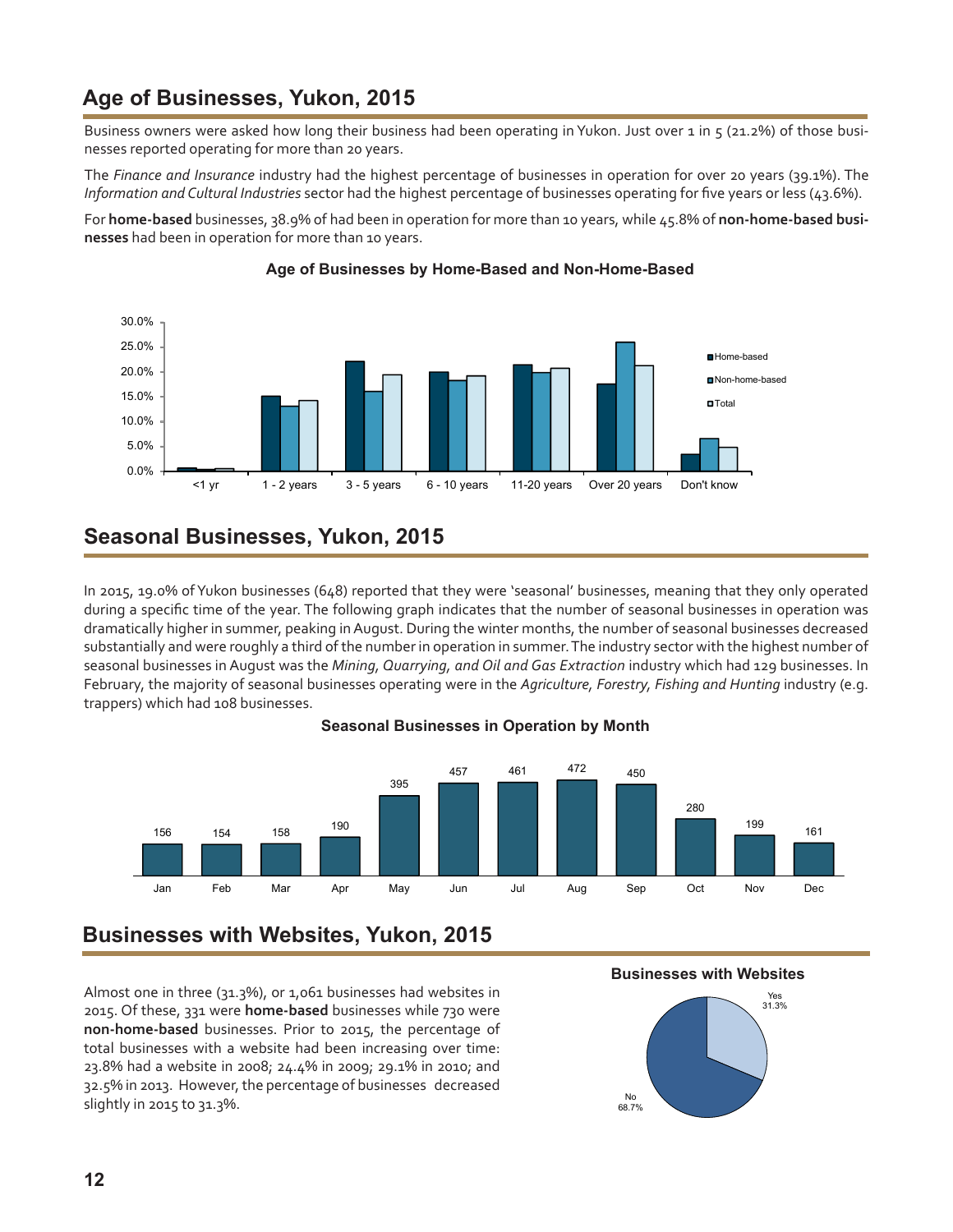## <span id="page-12-0"></span>**Labour Market Demand: New Employees Hired, Yukon, 2015**

With Yukon's relatively low unemployment rate over the last several years, the issue of labour demand once again was prominent. As in the previous five business surveys, all businesses in the 2015 survey were asked questions on staffing issues during the six month period prior to the survey. Since the labour demand issues vary widely between **home-based** and **nonhome-based** businesses, the following analysis shows labour market demand characteristics for the two types of businesses separately.

### **Vacancies**

Of the total businesses responding to the question of job vacancies in the six month period prior to the survey, 537 (15.9%) said that they did have vacancies. For **home-based** businesses, 5.8% had vacancies in the prior six months compared to 29.0% for **non-home-based** businesses.

### **New Employees Hired - Number and Origin**

Yukon businesses hired 2,492 employees in the six month period prior to the survey.

Of the 107 **home-based** businesses with vacancies, 94 (87.9%) were able to hire in the previous six months. These businesses hired a total of 318 employees; 72.3% of the **home-based** businesses hired three or less employees.

Of the **non-home-based** businesses with vacancies, 377 (93.1%) were able to hire in the previous six months. These businesses hired 2,174 employees. Most **non-home-based** businesses (59.2%) hired three or less new employees.

These new employees mainly came from within Canada: 66.8% were Yukon residents; 30.5% were hired from outside Yukon. The remaining 2.7% of new hires came from outside Canada. **Home-based** businesses hired a higher percentage of Yukoners (83.0%) compared to **non-homebased** businesses, where 64.4% of new hires were from Yukon.

### **Reasons for New Employees Hired**

The most common reason for hiring new employees (37.6%) was to fill vacancies because the previous employee had left or had reduced their work hours. The next most stated reason (30.2%) was to fill seasonal positions. The third most common reason stated (27.6%) was to fill new positions created due to business growth or expansion. 'Other reasons' accounted for the remaining 4.6%.



#### **Reason for hiring new employees\***

*\* multiple reasons could be given.*

#### *"How many new employees has this (home-based) business hired in the last six months?"*



*"How many new employees has this (non-homebased) business hired in the last six months?"*



Of all businesses, the *Accommodation and Food Services* industry hired the most new employees (748), followed by *Retail Trade* (516), and *Professional, Scientific and Technical Services* (269). *Accommodation and Food Services* industry hired the most employees per responding business at 8.1 employees per business.

The *Construction* industry led the hiring in **home-based** businesses (71 employees), while *Accommodation and Food Services* hired the most among the **non-home-based** businesses (205).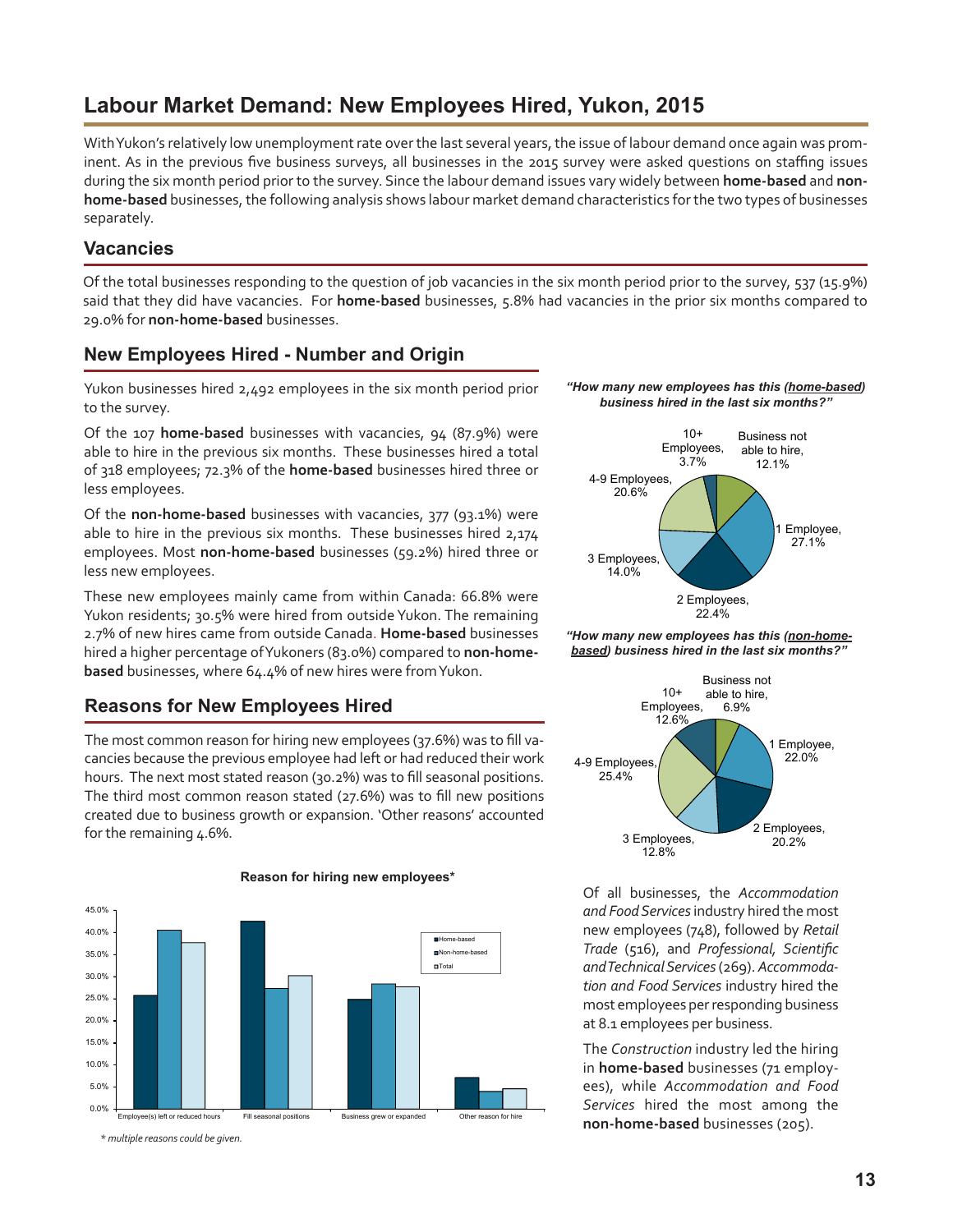## <span id="page-13-0"></span>**Labour Market Demand: Difficulty Finding Staff, Yukon, 2015**

Of businesses that had vacancies in the six month period prior to the survey, 53.2% said they had difficulty finding staff.

Of those businesses that had difficulty finding staff: 95.4% indicated difficulty recruiting from Yukon; 29.2% indicated difficulty recruiting Canadian residents from outside of Yukon; and 10.6% indicated difficulty recruiting employees from outside of Canada.



### **Problems Finding Experienced/Skilled Staff**

| "Why are experienced or skilled staff hard to find?" | # of responses | % of total<br>responses |
|------------------------------------------------------|----------------|-------------------------|
| Lack of educated or qualified workers                | 90             | 27.9%                   |
| Many people unmotivated to work                      | 56             | 17.3%                   |
| Hard to compete with government (and others) wages   | 33             | 10.2%                   |
| People not willing to move to Yukon                  | 24             | 7.4%                    |
| Lack of training opportunities in Yukon              | 22             | 6.8%                    |
| Size of the labour pool                              | 22             | 6.8%                    |
| Seasonal work not attractive to workers              | 11             | 3.4%                    |
| Work location is remote                              | 8              | 2.5%                    |
| Don't know                                           | 11             | 3.4%                    |
| Other                                                | 46             | 14.2%                   |
| <b>Total responses</b>                               | 323            | 100.0%                  |

Of the businesses reporting difficulties finding staff, 88.0% said it was difficult to find experienced or skilled staff. A variety of reasons were given. The top two were: (i) lack of educated/qualified workers (including tradespeople), and (ii) people's lack of motivation to work.

The 'Other' category included responses such as: type of work was difficult; housing was expensive; required another language; required a criminal record check; and people are not interested in entering the trades.

*\* multiple responses could be given.*

### **Response to Labour Market Shortage**

Recognizing the difficulties in finding and hiring new/qualified staff, businesses often tried different steps to retain their existing staff as well as attracting new staff. About one-third of businesses (30.9%) responded that they had increased staff wages; 29.8% reported that owners/operators/ managers had extended his or her own work hours; while 38.4% of businesses did not take any steps.

In the 'Other' category, some of the steps taken included advertising on social media and job sites, and providing benefits to staff in the form of training and accommodations. Some businesses reported they had to refuse additional work due to the labour shortage. Businesses also reported accessing government programs to assist with recruitment, specifically, the Nominee Program and hiring temporary foreign workers.

*"Besides trying to recruit more staff, what steps has this business taken in response to labour shortages or to retain staff in the last six months?"*

| <b>Responses to labour shortage</b>                                | $%$ of     | % of total |
|--------------------------------------------------------------------|------------|------------|
|                                                                    | businesses | responses* |
| No steps have been taken                                           | 38.4%      | 25.4%      |
| Raised staff wages                                                 | 30.9%      | 20.5%      |
| Business owner/operator/manager extended<br>his/her own work hours | 29.8%      | 19.7%      |
| Extended the hours of existing employees                           | 16.0%      | 10.6%      |
| Computerized or mechanized some operations                         | 8.4%       | 5.5%       |
| Reduced operating hours                                            | 5.2%       | 3.5%       |
| Other                                                              | 22.3%      | 14.8%      |

 *\* multiple responses could be given.*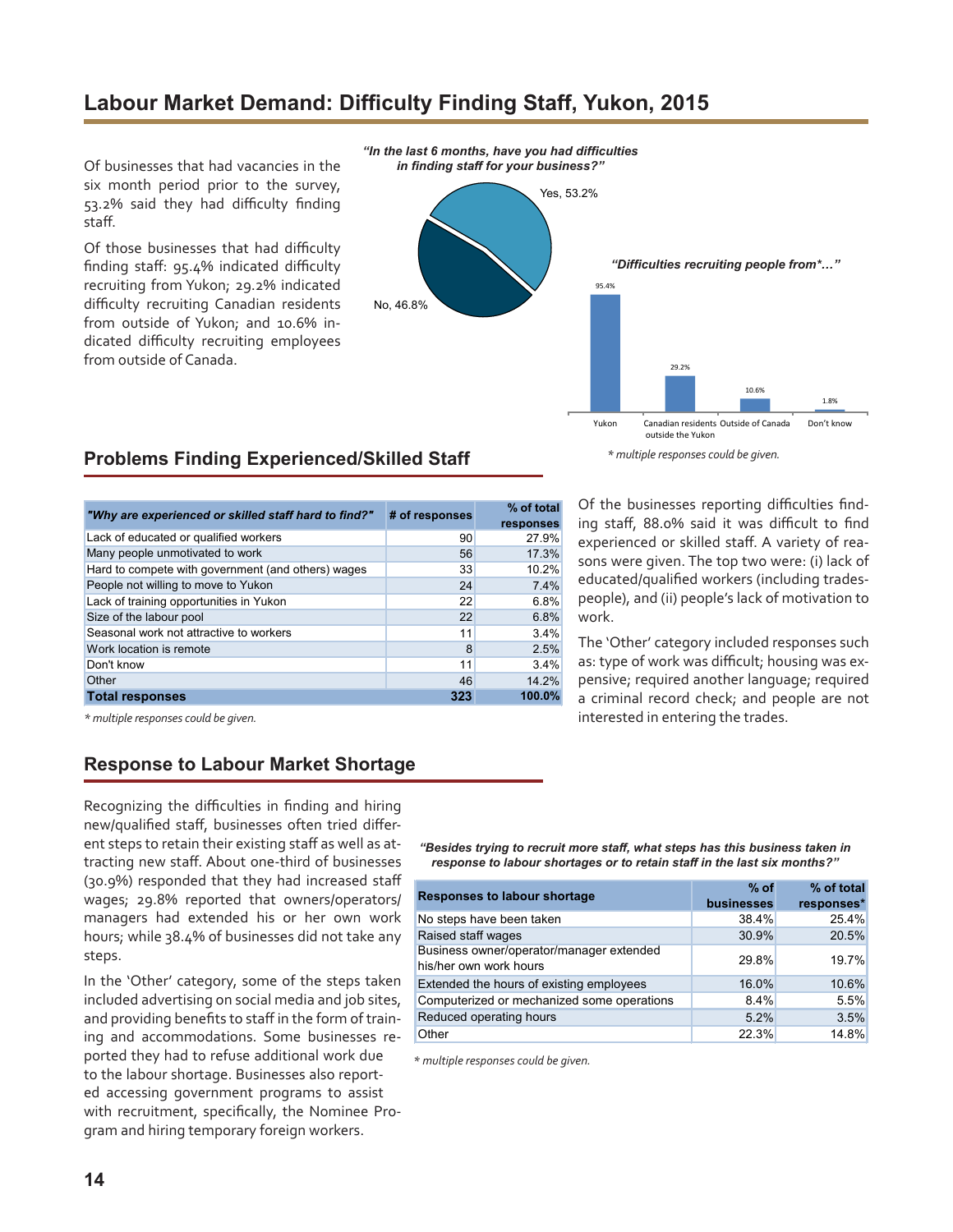## <span id="page-14-0"></span>**Labour Market Demand: Current Vacancies, Yukon, 2015**

10+ Of the 537 businesses indicating vacancies in the six month period prior to the survey, 233 reported **current** vacancies (42 home-based and 191 non-home-based) at the time of the survey. Three-quarters (75.1%) of these businesses needed one or two new employees.



Of those 233 businesses reporting **current** vacancies, the number of vacant positions totalled 550. The largest number of vacancies (234) were in *Sales and Service Occupations* (e.g., sales and service representatives, retail salespersons, food and beverage servers, tour guides, hostesses, chefs, bakers, etc.)

The occupation category for the second highest number of vacancies (176) was *Trades, Transport and Equipment Operators and Related Occupations* (e.g., contractors and supervisors in trades, carpenters, plumbers, electricians, drywallers, machinists, sheet metal workers, etc*.).*

| Occupation of Current Vacancy*                                                    | <b>Number of vacancies</b> |
|-----------------------------------------------------------------------------------|----------------------------|
| <b>Management occupations</b>                                                     |                            |
| Senior management occupations                                                     | 1                          |
| Specialized middle management occupations                                         | $\overline{8}$             |
| Middle management occupations in retail and wholesale trade and customer services | 14                         |
| Middle management occupations in trades, transportation, production and utilities | 8                          |
| <b>Business, finance and administration occupations</b>                           |                            |
| Professional occupations in business and finance                                  | 4                          |
| Administrative and financial supervisors and administrative occupations           | 4                          |
| Finance, insurance and related business administrative occupations                | 2                          |
| Office support occupations                                                        | 27                         |
| Distribution, tracking and scheduling co-ordination occupations                   | 8                          |
| Natural and applied sciences and related occupations                              |                            |
| Professional occupations in natural and applied sciences                          | 15                         |
| Technical occupations related to natural and applied sciences                     | 14                         |
| <b>Health occupations</b>                                                         |                            |
| Professional occupations in nursing                                               | 2                          |
| Professional occupations in health (except nursing)                               | 3                          |
| Technical occupations in health                                                   | 5                          |
| Occupations in education, law and social, community and government services       |                            |
| Professional occupations in education services                                    | 1                          |
| Professional occupations in law and social, community and government services     | 5                          |
| Paraprofessional occupations in legal, social, community and education services   | 8                          |
| Care providers and educational, legal and public protection support occupations   | $\overline{2}$             |
| Occupations in art, culture, recreation and sport                                 |                            |
| Technical occupations in art, culture, recreation, sport                          | $\mathbf{1}$               |
| Sales and service occupations                                                     |                            |
| Retail sales supervisors and specialized sales occupations                        | 5                          |
| Service supervisors and specialized service occupations                           | 33                         |
| Sales representatives and salespersons - wholesale and retail trade               | 27                         |
| Service representatives and other customer and personal services occupations      | 58                         |
| Sales support occupations                                                         | 37                         |
| Service support and other service occupations, n.e.c.                             | 74                         |
| Trades, transport and equipment operators and related occupations                 |                            |
| Industrial, electrical and construction trades                                    | 39                         |
| Maintenance and equipment operation trades                                        | 22                         |
| Other installer, repairers and servicers and material handlers                    | $\overline{7}$             |
| Transport and heavy equipment operation and related maintenance occupations       | 68                         |
| Trades helpers, construction labourers and related occupations                    | 40                         |
| Natural resources, agriculture and related production occupations                 |                            |
| Workers in natural resources, agriculture and related production                  | 3                          |
| Occupations in manufacturing and utilities                                        |                            |
| Processing and manufacturing machine operators and related production workers     | 3                          |
| Labourers in processing, manufacturing and utilities                              | $\overline{2}$             |
| <b>Total Current Vacancies</b>                                                    | 550                        |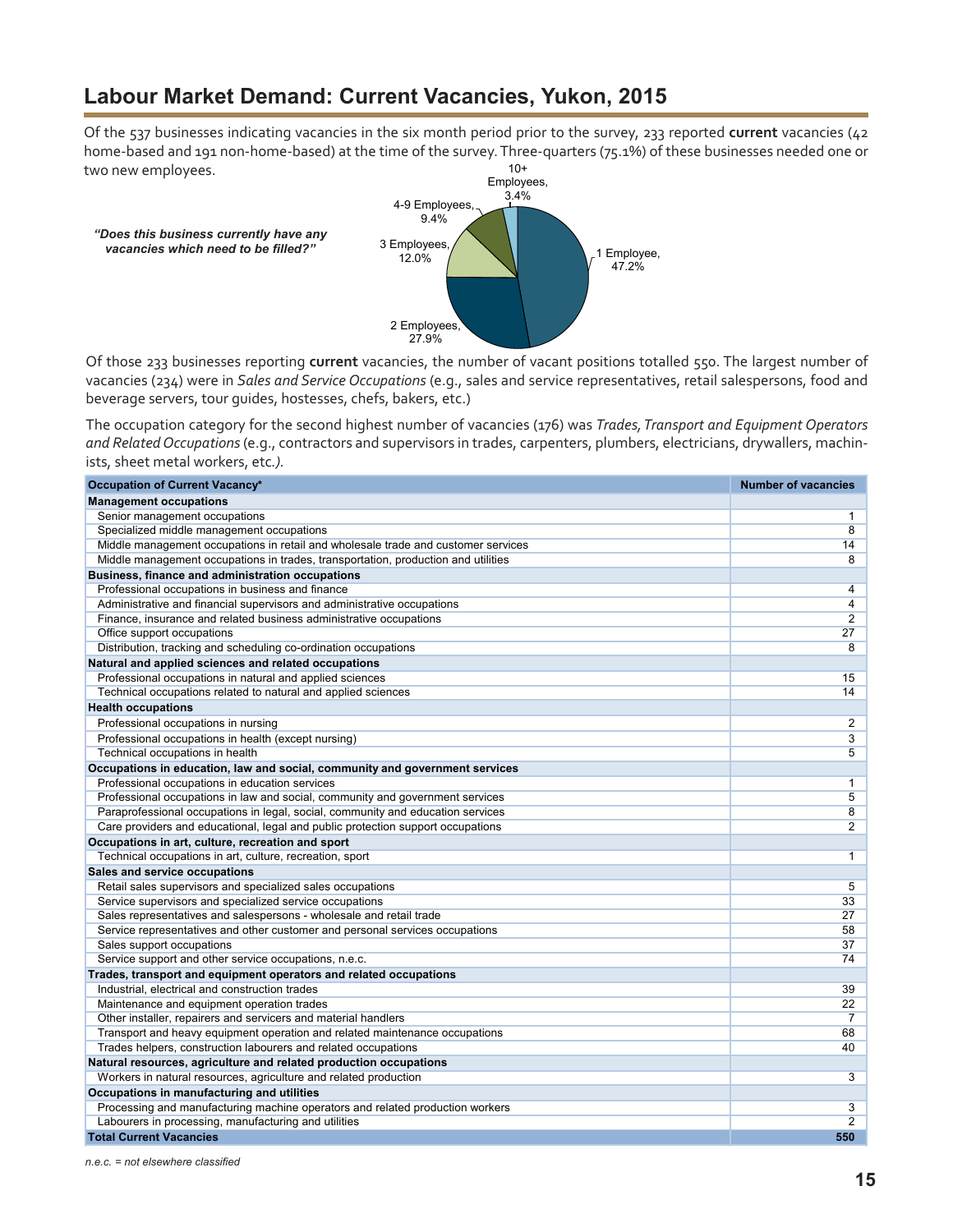## <span id="page-15-0"></span>**Labour Market Demand: Current Vacancies by Industry, Yukon, 2015**



*\**Other Industries include: *Wholesale Trade; Information and Cultural Industries; Finance and Insurance; Rental & Leasing; Waste Management & Remediation Services; Educational Services;* and *Arts Entertainment and Recreation.* 

### **Future Business Expectations: Hiring of Full-time Employees, Yukon, 2016 and 2017**

#### **2016**

Businesses were asked whether they expected to hire full-time employees in 2016. Overall, 9.5% of Yukon businesses reported that they did expect to hire full-time employees in 2016. The highest number of businesses expecting to do so was in the *Construction* industry (63, or 11.5%).

|                                                                 |      |                      |                | <b>Number of employees</b> |                             |                |               |
|-----------------------------------------------------------------|------|----------------------|----------------|----------------------------|-----------------------------|----------------|---------------|
| "How many additional full-time employees do you expect to       |      |                      |                |                            |                             |                | Don't know/   |
| hire in 2016?"                                                  |      | Yes, expect to hire  | 1 or $2$       | $3$ to 5                   | 6 to 9                      | $10+$          | <b>Refuse</b> |
|                                                                 | # of | % of                 |                |                            |                             |                |               |
|                                                                 |      | businesse businesses |                |                            | <b>Number of businesses</b> |                |               |
| Agriculture, Forestry, Fishing & Hunting                        | 6    | 2.9%                 | 3              |                            | $\Omega$                    |                | 11            |
| Mining, Oil & Gas Extraction                                    | 31   | 15.6%                | 17             |                            | $\overline{2}$              | $\overline{2}$ | 47            |
| Utilities; Manufacturing                                        |      | 8.7%                 | 6              |                            | 0                           | $\Omega$       | 14            |
| Construction                                                    | 63   | 11.5%                | 35             | 8                          | 3                           | 5              | 101           |
| <b>Wholesale Trade</b>                                          | 13   | 24.5%                | 8              |                            | $\Omega$                    | $\Omega$       | 11            |
| Retail Trade                                                    | 39   | 15.3%                | 28             |                            | $\Omega$                    |                | 54            |
| Transportation & Warehousing                                    | 15   | 9.1%                 | 9              |                            |                             | $\Omega$       | 45            |
| Information & Cultural Industries                               |      | 5.5%                 | $\overline{2}$ |                            | $\overline{0}$              | $\Omega$       |               |
| Finance & Insurance                                             |      | 15.2%                | 6              |                            | 0                           | O              |               |
| <b>Real Estate</b>                                              |      | 2.2%                 |                |                            | $\Omega$                    |                |               |
| Rental & Leasing                                                |      | 7.3%                 | 3              | ŋ                          | $\Omega$                    | $\Omega$       |               |
| Professional, Scientific & Technical Services                   | 34   | 6.3%                 | 23             | 5                          |                             | 2              | 58            |
| Management of Companies & Enterprises; Admin & Support Services | 16   | 6.6%                 | 10             |                            | $\Omega$                    | 3              | 29            |
| Waste Management & Environmental Remediation Services           |      | 9.5%                 |                |                            | $\Omega$                    | $\Omega$       | 3             |
| <b>Educational Services</b>                                     |      | 1.7%                 | $\Omega$       |                            | O                           |                |               |
| Health Care & Social Assistance                                 | 17   | 9.6%                 | 11             |                            |                             |                | 13            |
| Arts, Entertainment & Recreation                                |      | 4.8%                 | 3              |                            | $\Omega$                    |                |               |
| Accommodation & Food Services                                   | 45   | 18.8%                | 29             | 10                         |                             |                | 54            |
| <b>Other Services</b>                                           | 12   | 6.2%                 | 11             | $\Omega$                   | $\Omega$                    |                | 25            |
| <b>Total</b>                                                    | 324  | 9.5%                 | 206            | 56                         | 9                           | 21             | 503           |

#### **2017**

Just under 5% (4.6%) of businesses reported that they expected to hire additional full-time employees in 2017. The *Construction* industry had the highest number of businesses (31) expecting to hire additional full-time employees in 2017 , followed by the *Mining, Quarrying, and Oil and Gas Extraction* industry (21 businesses). There were 11 businesses expecting to hire 10 or more additional full-time workers in 2017.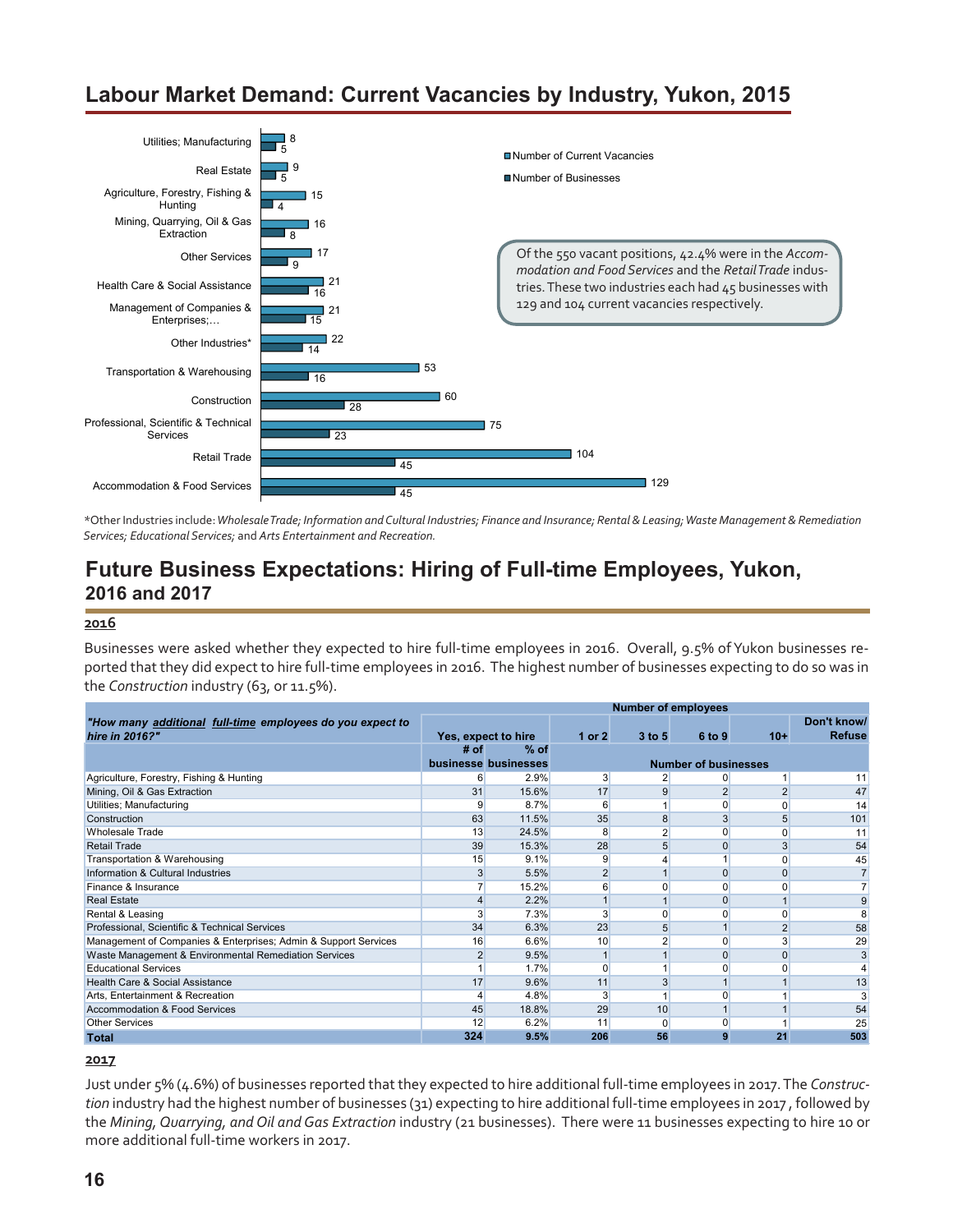### **Future Business Expectations: Hiring of Part-time Employees, Yukon, 2016 and 2017**

#### **2016**

There were 232 businesses that reported that they expected to hire additional part-time employees in 2016. The majority of these businesses (154) expected to hire 1 or 2 additional part-time employees and 12 businesses expected to hire 10 or more. Half of the businesses expecting to hire 10 or more additional part-time employees, were in the *Accommodation and Food Services* (3) and the *Mining, Quarrying, and Oil and Gas Extraction* industries (3).

| 2017                            | "How many additional part-time employees do you expect to |       |       |
|---------------------------------|-----------------------------------------------------------|-------|-------|
|                                 | hire in 2016 2017?"                                       | 2016  | 2017  |
| In 2017, 126, or 3.7% of busi-  | Yes, expect to hire part-time employees                   |       |       |
| nesses expected to hire part-   | Number of businesses                                      | 232   | 126   |
| time employees. The major-      | % of businesses                                           | 6.8%  | 3.7%  |
| ity of these businesses (82)    | Number of businesses expected to hire:                    |       |       |
| expected to hire 1 or 2 employ- | 1 or 2 employees                                          | 154   | 82    |
| ees.                            | 3 to 5 employees                                          | 36    | 36    |
|                                 | 6 to 9 employees                                          |       | 4     |
|                                 | 10 or more employees                                      | 12    | 10    |
|                                 | Don't know or refuse to answer                            | 569   | 683   |
|                                 | No, do not expect to hire part-time employees             | 2.614 | 2,603 |

### **Future Business Expectations: Revenue Growth, Yukon, 2015 and 2016**

#### **2015**

The Business Survey was conducted in the summer of 2015 and all businesses were asked whether they expected their gross revenue to grow in 2015. Just under half (49.0%) of all businesses stated they expected their revenues to stay about the same as in 2014; 17.9% expected a revenue growth; 9.9% expected a revenue decline; and about a quarter (23.2%) did not know or refused to answer. For those businesses expecting growth in 2015, the median growth expectation was 20% and for those businesses expecting declining revenues, the median decline was 30%.

#### **2016**

Businesses were asked what the expected growth in gross revenues would be in 2016 compared to 2015. Respondents had a hard time predicting their revenue growth in 2016, with 39.6% did not know or refused to answer. Of businesses that were able to predict growth, 45.0% expected their revenues to remain the same as in 2015; 12.9% expected a revenue growth; and 2.5% expected a decline in revenue in 2016. The expected median growth for businesses predicting revenue growths was 15% and the expected median decline was 33% for businesses predicting revenue declines in 2016.

| "How much do you expect your gross revenues<br>to grow in 2015 2016?" | <b>Expect growth</b> |       | <b>Stay the same</b> |       | <b>Expect decline</b> |      | Don't know or<br>refuse |       |  |
|-----------------------------------------------------------------------|----------------------|-------|----------------------|-------|-----------------------|------|-------------------------|-------|--|
|                                                                       | 2015                 | 2016  | 2015                 | 2016  | 2015                  | 2016 | 2015                    | 2016  |  |
| Agriculture, Forestry, Fishing & Hunting                              | 14.6%                | 4.4%  | 53.2%                | 51.7% | 2.0%                  | 0.0% | 30.2%                   | 43.9% |  |
| Mining, Quarrying, and Oil & Gas Extraction                           | 11.0%                | 10.0% | 41.5%                | 32.5% | 10.5%                 | 1.5% | 37.0%                   | 56.0% |  |
| Utilities; Manufacturing                                              | 18.4%                | 12.6% | 48.5%                | 39.8% | 7.8%                  | 0.0% | 25.2%                   | 47.6% |  |
| Construction                                                          | 16.6%                | 9.9%  | 44.7%                | 38.9% | 12.4%                 | 1.5% | 26.3%                   | 49.8% |  |
| <b>Wholesale Trade</b>                                                | 22.2%                | 20.4% | 31.5%                | 24.1% | 11.1%                 | 1.9% | 35.2%                   | 53.7% |  |
| <b>Retail Trade</b>                                                   | 28.1%                | 21.9% | 41.4%                | 41.0% | 8.6%                  | 2.0% | 21.9%                   | 35.2% |  |
| Transportation & Warehousing                                          | 19.5%                | 15.9% | 43.3%                | 44.5% | 12.8%                 | 3.0% | 24.4%                   | 36.6% |  |
| Information & Cultural Industries                                     | 14.5%                | 10.9% | 34.5%                | 40.0% | 12.7%                 | 9.1% | 38.2%                   | 40.0% |  |
| Finance & Insurance                                                   | 21.7%                | 13.0% | 47.8%                | 43.5% | $0.0\%$               | 2.2% | 30.4%                   | 41.3% |  |
| <b>Real Estate</b>                                                    | 11.9%                | 9.2%  | 66.5%                | 65.4% | 6.5%                  | 3.2% | 15.1%                   | 22.2% |  |
| Rental & Leasing                                                      | 26.8%                | 19.5% | 46.3%                | 48.8% | 12.2%                 | 2.4% | 14.6%                   | 29.3% |  |
| Professional, Scientific & Technical Services                         | 17.1%                | 13.4% | 52.9%                | 45.7% | 12.0%                 | 3.3% | 18.0%                   | 37.6% |  |
| Management of Companies & Enterprises; Administrative                 |                      |       |                      |       |                       |      |                         |       |  |
| & Support Services                                                    | 15.4%                | 13.3% | 52.3%                | 51.9% | 7.5%                  | 0.4% | 24.9%                   | 34.4% |  |
| Waste Management & Remediation Services                               | 19.0%                | 4.8%  | 57.1%                | 61.9% | 9.5%                  | 0.0% | 14.3%                   | 33.3% |  |
| <b>Educational Services</b>                                           | 5.2%                 | 6.9%  | 53.4%                | 43.1% | 13.8%                 | 5.2% | 27.6%                   | 44.8% |  |
| Health Care & Social Assistance                                       | 16.9%                | 14.7% | 54.8%                | 53.1% | 11.9%                 | 7.9% | 16.4%                   | 24.3% |  |
| Arts, Entertainment & Recreation                                      | 16.9%                | 13.3% | 65.1%                | 57.8% | 7.2%                  | 2.4% | 10.8%                   | 26.5% |  |
| Accommodation & Food Services                                         | 30.0%                | 17.5% | 37.5%                | 35.8% | 10.8%                 | 2.1% | 21.7%                   | 44.6% |  |
| <b>Other Services</b>                                                 | 15.4%                | 13.3% | 58.5%                | 50.3% | 8.7%                  | 3.6% | 17.4%                   | 32.8% |  |
| <b>All Industries</b>                                                 | 17.9%                | 12.9% | 49.0%                | 45.0% | 9.9%                  | 2.5% | 23.2%                   | 39.6% |  |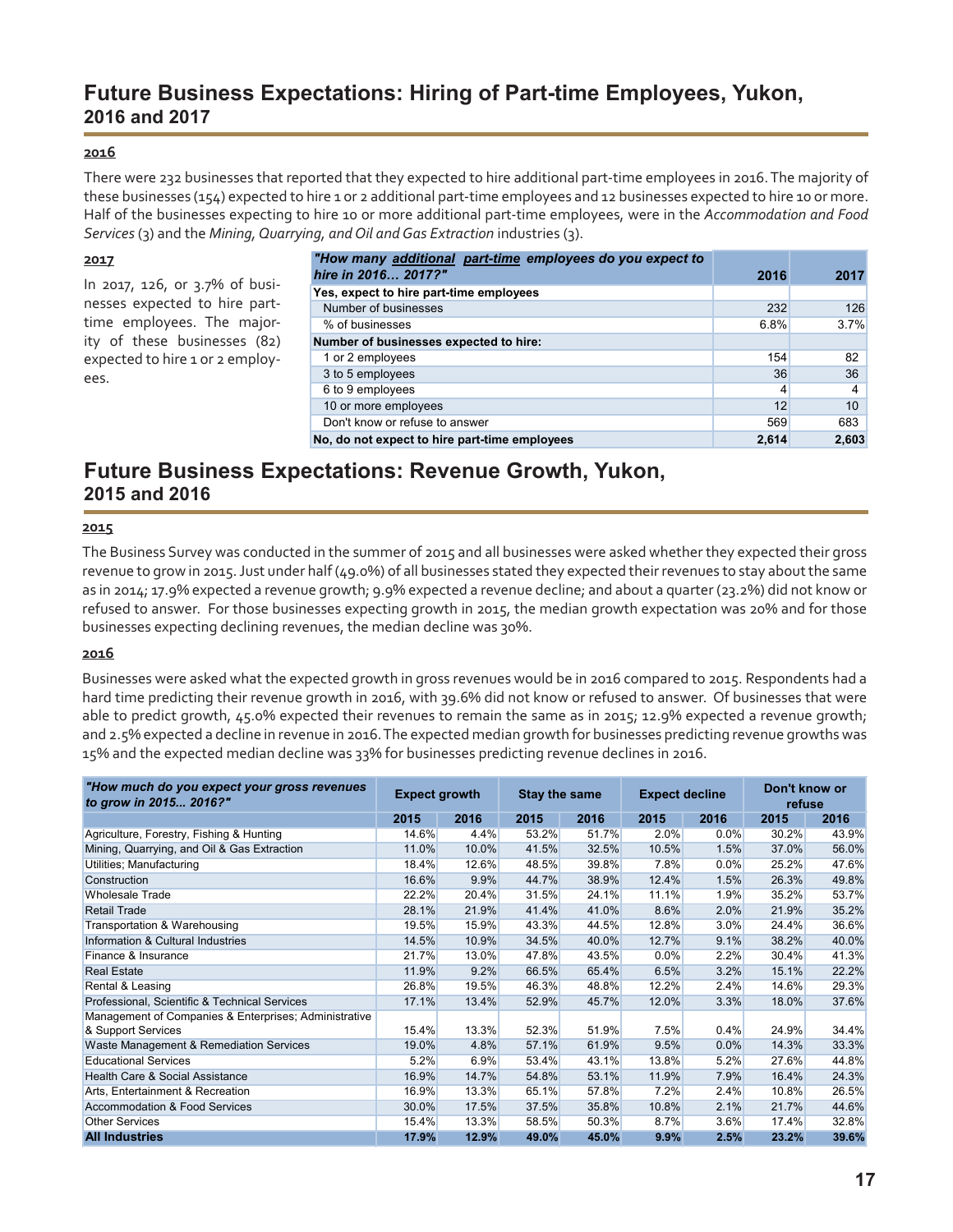## **Future Business Expectations: Factors that Could Limit Growth, Yukon, 2016 and 2017**

Business owners were asked "In your opinion, what could limit the growth of your business over the next *two* years?". Respondents were given 6 options (displayed below) as well as the option of 'Other' factors where they could further specify growth-limiting factors (56.5% of businesses provided 'Other' responses displayed in table below graph).



### **Percentage of businesses reporting stated growth-limiting factors\***

## **Other Factors that Could Limit Growth**

| <b>Other Factors that Could Limit Growth</b>    | <b>Number of</b><br>comments* | % of all<br>comments |
|-------------------------------------------------|-------------------------------|----------------------|
| Downturn in economy                             | 1,008                         | 42.5%                |
| downturn in general                             | 516                           | 21.7%                |
| downturn in mining                              | 316                           | 13.3%                |
| downturn in tourism                             | 109                           | 4.6%                 |
| downturn in construction                        | 67                            | 2.8%                 |
| Owner's choice                                  | 329                           | 13.9%                |
| Government regulation or spending               | 239                           | 10.1%                |
| Increase in costs (fuel etc.)                   | 101                           | 4.3%                 |
| Increased competition                           | 86                            | 3.6%                 |
| Demand for product/availability of supply       | 53                            | 2.2%                 |
| Lack of (affordable) housing for employees      | 45                            | 1.9%                 |
| Decline in Canadian dollar                      | 40                            | 1.7%                 |
| <b>Weather conditions</b>                       | 42                            | 1.8%                 |
| Transportation & freight costs                  | 31                            | 1.3%                 |
| Population decline                              | 32                            | 1.3%                 |
| Lack of (affordable) commercial space available | 10                            | 0.4%                 |
| Access to capital                               | 9                             | 0.4%                 |
| Other                                           | 349                           | 14.7%                |
| <b>Total 'Other' Factors</b>                    | 2,374                         | 100.0%               |

Businesses were asked to specify what factors (other than those listed above) could limit future growth of their businesses in the next two years. One thousand and eight (1,008) comments, or 42.5%, indicated a *downturn in the economy* as a growth-limiting factor with most of them referring to a general economic downturn and a downturn in mining and mineral prices.

The next most frequently specified factor (13.9% of comments) was businesses not planning on growing due to *owner's choice*. Many comments pointed to owner's plan to retire in the near future, while others indicated that owners were busy enough and did not want to increase the number of work hours.

The third most common factor (10.1% of comments) was *government regulation or spending*. Common comments in this category were: more

*\*multiple responses could be given .*

availability of land; decreased regulation and red-tape; and increased local purchasing by governments. Other comments were related to their dependence on government contracts: if governments decreased spending, it would limit their business growth.

Concerns of increases in costs such as heating fuel and gasoline, as well as supplies were also stated as a factor (4.3% of comments).

Some comments were related to increased competition (3.6% of comments) from more businesses starting up with population growth, while conversely, others (1.3% of comments) were concerned that a decline in Yukon's population would affect future growth.

Other comments included factors such as: small customer base; increasing taxes; hard to find affordable insurance; cost and availability of land; condition of highways; anti-development groups; immigration policies, etc.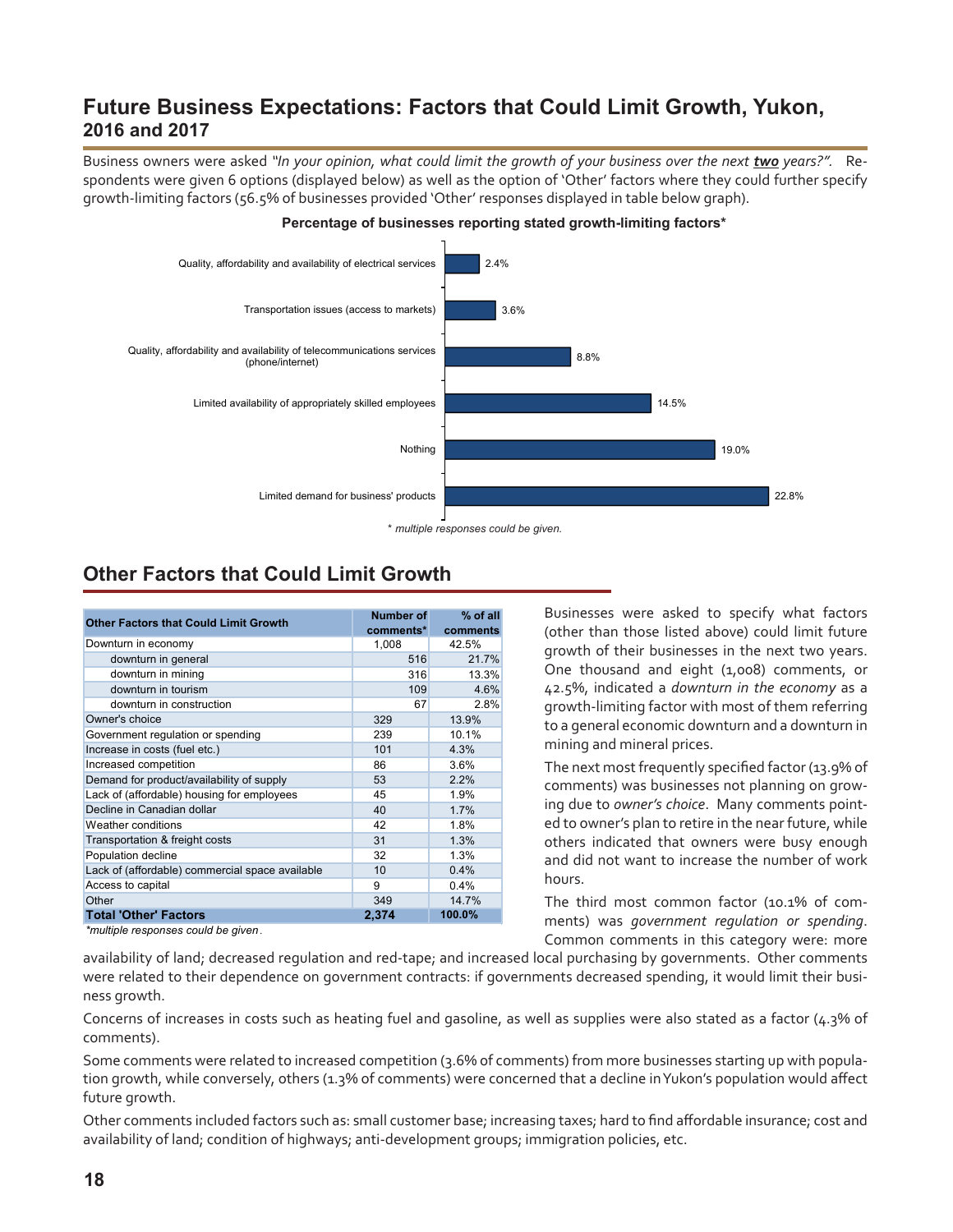## **Historical Tables of Yukon Business Surveys**

*The Yukon Business Survey has been conducted periodically since 1993. The following tables present data on a number of questions which have remained consistent between the surveys since 2007. However, caution should be exercised in comparing the data between survey years due to the following factors: variability in coverage and response rates; slight changes to questions and questionnaire design; minor changes in data collection procedures; and the time of year the survey was conducted.*

## **Businesses by Industry**

| <b>Industry</b>                                                             |           | 2007             |           | 2008             | 2009      |                  |           | 2010             | 2013      |                    | 2015      |                    |
|-----------------------------------------------------------------------------|-----------|------------------|-----------|------------------|-----------|------------------|-----------|------------------|-----------|--------------------|-----------|--------------------|
|                                                                             | # of bus. | % of all<br>bus. | # of bus. | % of all<br>bus. | # of bus. | % of all<br>bus. | # of bus. | % of all<br>bus. | # of bus. | $%$ of all<br>bus. | # of bus. | $%$ of all<br>bus. |
| Agriculture, Forestry, Fishing & Hunting                                    | 117       | 4.7%             | 152       | 5.1%             | 158       | 5.2%             | 130       | 4.3%             | 176       | 5.0%               | 205       | 6.0%               |
| Mining, Quarrying, and Oil & Gas Extraction                                 | 70        | 2.8%             | 146       | 4.9%             | 168       | 5.6%             | 172       | 5.6%             | 198       | 5.6%               | 200       | 5.9%               |
| Utilities; Manufacturing                                                    | 121       | 4.8%             | 138       | 4.7%             | 144       | 4.8%             | 128       | 4.2%             | 129       | 3.7%               | 103       | 3.0%               |
| Construction                                                                | 306       | 12.2%            | 391       | 13.2%            | 380       | 12.6%            | 454       | 14.9%            | 596       | 16.9%              | 548       | 16.0%              |
| <b>Wholesale Trade</b>                                                      | 47        | 1.9%             | 58        | 2.0%             | 74        | 2.5%             | 71        | 2.3%             | 73        | 2.1%               | 54        | 1.6%               |
| <b>Retail Trade</b>                                                         | 282       | 11.3%            | 297       | 10.0%            | 300       | 9.9%             | 273       | 9.0%             | 274       | 7.8%               | 256       | 7.5%               |
| Transportation & Warehousing                                                | 98        | 3.9%             | 129       | 4.4%             | 139       | 4.6%             | 145       | 4.8%             | 161       | 4.6%               | 164       | 4.8%               |
| Information & Cultural Industries                                           | 46        | 1.8%             | 48        | 1.6%             | 47        | 1.6%             | 51        | 1.7%             | 53        | 1.5%               | 55        | 1.6%               |
| Finance & Insurance                                                         | 29        | 1.2%             | 43        | 1.5%             | 35        | 1.2%             | 36        | 1.2%             | 38        | 1.1%               | 46        | 1.3%               |
| <b>Real Estate</b>                                                          | 88        | 3.5%             | 101       | 3.4%             | 107       | 3.5%             | 106       | 3.5%             | 122       | 3.5%               | 185       | 5.4%               |
| Rental & Leasing                                                            | 26        | 1.0%             | 31        | 1.0%             | 34        | 1.1%             | 37        | 1.2%             | 37        | 1.0%               | 41        | 1.2%               |
| Professional, Scientific & Technical Services                               | 370       | 14.8%            | 445       | 15.0%            | 462       | 15.3%            | 501       | 16.4%            | 599       | 17.0%              | 543       | 15.9%              |
| Management of Companies & Enterprises;<br>Administrative & Support Services | 151       | 6.0%             | 193       | 6.5%             | 201       | 6.7%             | 214       | 7.0%             | 264       | 7.5%               | 241       | 7.1%               |
| Waste Management & Remediation Services                                     | 16        | 0.6%             | 17        | 0.6%             | 16        | 0.5%             | 21        | 0.7%             | 26        | 0.7%               | 21        | 0.6%               |
| <b>Educational Services</b>                                                 | 49        | 2.0%             | 55        | 1.9%             | 65        | 2.2%             | 53        | 1.7%             | 75        | 2.1%               | 58        | 1.7%               |
| Health Care & Social Assistance                                             | 162       | 6.5%             | 151       | 5.1%             | 154       | 5.1%             | 152       | 5.0%             | 180       | 5.1%               | 177       | 5.2%               |
| Arts. Entertainment & Recreation                                            | 146       | 5.8%             | 164       | 5.5%             | 163       | 5.4%             | 132       | 4.3%             | 114       | 3.2%               | 83        | 2.4%               |
| <b>Accommodation &amp; Food Services</b>                                    | 168       | 6.7%             | 222       | 7.5%             | 219       | 7.3%             | 216       | 7.1%             | 227       | 6.4%               | 240       | 7.0%               |
| <b>Other Services</b>                                                       | 209       | 8.4%             | 179       | 6.0%             | 151       | 5.0%             | 154       | 5.1%             | 185       | 5.2%               | 195       | 5.7%               |
| <b>All Industries</b>                                                       | 2,501     | 100.0%           | 2,960     | 100.0%           | 3,017     | 100.0%           | 3,046     | 100.0%           | 3,527     | 100.0%             | 3,415     | 100.0%             |

### **Home-based and Non-home-based Businesses by Industry**

|                                                                             |                |                | Home-based     |       |                |       |                      |                 | Non-home-based |              |       |       |
|-----------------------------------------------------------------------------|----------------|----------------|----------------|-------|----------------|-------|----------------------|-----------------|----------------|--------------|-------|-------|
| <b>Industry</b>                                                             | 2007           | 2008           | 2009           | 2010  | 2013           | 2015  | 2007                 | 2008            | 2009           | 2010         | 2013  | 2015  |
|                                                                             |                |                |                |       |                |       | number of businesses |                 |                |              |       |       |
| Agriculture, Forestry, Fishing & Hunting                                    | 103            | 136            | 144            | 120   | 161            | 191   | 14                   | 15              | 14             | 10           | 15    | 14    |
| Mining, Quarrying, and Oil & Gas Extraction                                 | 40             | 73             | 86             | 105   | 99             | 87    | 29                   | 72              | 80             | 66           | 99    | 113   |
| Utilities; Manufacturing                                                    | 72             | 86             | 97             | 75    | 69             | 52    | 49                   | 52              | 47             | 53           | 60    | 51    |
| Construction                                                                | 227            | 308            | 290            | 341   | 439            | 394   | 79                   | 83              | 90             | 113          | 157   | 154   |
| <b>Wholesale Trade</b>                                                      | 16             | 22             | 30             | 24    | 23             | 13    | 31                   | 36              | 44             | 47           | 50    | 41    |
| Retail Trade                                                                | 79             | 70             | 94             | 77    | 82             | 83    | 203                  | 227             | 206            | 196          | 192   | 173   |
| Transportation & Warehousing                                                | 41             | 56             | 74             | 75    | 82             | 75    | 57                   | 73              | 65             | 70           | 79    | 89    |
| Information & Cultural Industries                                           | 25             | 26             | 29             | 32    | 35             | 30    | 21                   | 22              | 18             | 19           | 18    | 25    |
| Finance & Insurance                                                         | 3              | $\overline{7}$ | 8              | 5     | $\overline{7}$ | 10    | 26                   | 36              | 27             | 31           | 31    | 36    |
| <b>Real Estate</b>                                                          | 36             | 43             | 41             | 44    | 61             | 83    | 50                   | 58              | 63             | 62           | 61    | 102   |
| Rental & Leasing                                                            | 10             | 11             | 16             | 15    | 18             | 15    | 16                   | 20              | 18             | 22           | 19    | 26    |
| Professional, Scientific & Technical Services                               | 258            | 337            | 347            | 343   | 416            | 350   | 112                  | 106             | 115            | 158          | 183   | 193   |
| Management of Companies & Enterprises;<br>Administrative & Support Services | 121            | 142            | 142            | 143   | 171            | 150   | 28                   | 51              | 59             | 71           | 93    | 91    |
| Waste Management & Remediation Services                                     | $\overline{7}$ | $\overline{7}$ | $\overline{7}$ | 13    | 14             | 8     | 9                    | 10              | 9              | $\mathbf{8}$ | 12    | 13    |
| <b>Educational Services</b>                                                 | 39             | 46             | 56             | 43    | 62             | 48    | 8                    | 8               | 9              | 10           | 13    | 10    |
| <b>Health Care &amp; Social Assistance</b>                                  | 82             | 77             | 80             | 75    | 81             | 64    | 80                   | 74              | 74             | 77           | 99    | 113   |
| Arts, Entertainment & Recreation                                            | 100            | 134            | 140            | 106   | 85             | 69    | 45                   | 30 <sup>°</sup> | 23             | 26           | 29    | 14    |
| Accommodation & Food Services                                               | 56             | 78             | 86             | 86    | 86             | 94    | 112                  | 144             | 132            | 130          | 141   | 146   |
| <b>Other Services</b>                                                       | 70             | 81             | 71             | 83    | 87             | 101   | 139                  | 98              | 80             | 71           | 98    | 94    |
| <b>All Industries</b>                                                       | 1,385          | 1,740          | 1,838          | 1,805 | 2,078          | 1,917 | 1,108                | 1,215           | 1,173          | 1,240        | 1,449 | 1,498 |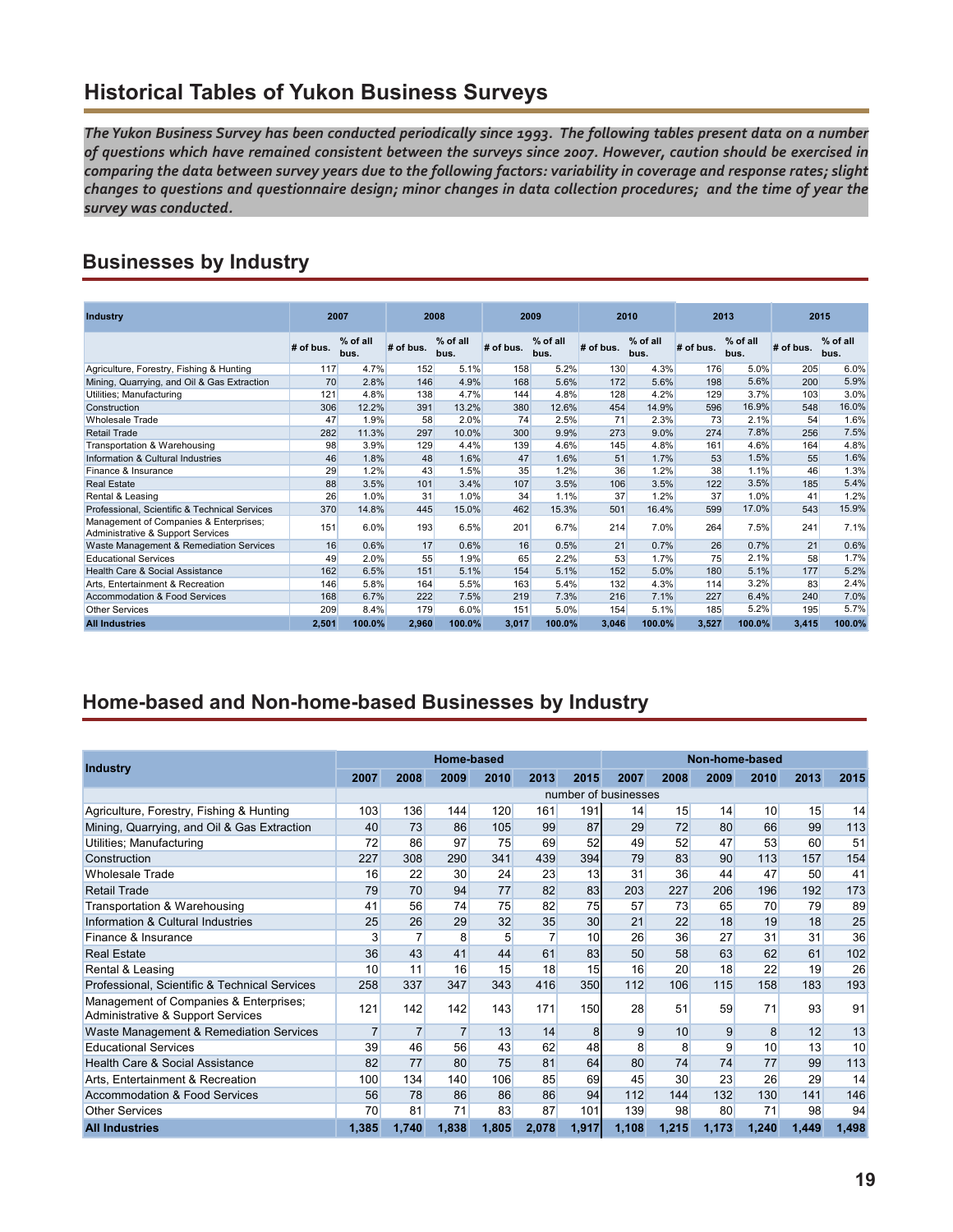### **Workers\* by Industry†**

|                                                                                |        |        | Total workers* |                             |        |        |       |       | <b>Full-time employees</b> |                            |       |       |
|--------------------------------------------------------------------------------|--------|--------|----------------|-----------------------------|--------|--------|-------|-------|----------------------------|----------------------------|-------|-------|
| <b>Industry</b>                                                                | 2007   | 2008'  | 2009           | 2010                        | 2013   | 2015   | 2007  | 2008  | 2009                       | 2010                       | 2013  | 2015  |
|                                                                                |        |        |                | % of employment by industry |        |        |       |       |                            | % of full-time employees** |       |       |
| Agriculture, Forestry, Fishing & Hunting                                       | 1.7%   | 2.0%   | 1.9%           | 1.5%                        | 1.7%   | 1.7%   | 33.3% | 83.9% | 93.9%                      | 65.9%                      | 75.4% | 96.1% |
| Mining, Quarrying, and Oil & Gas<br>Extraction                                 | 3.3%   | 5.3%   | 4.5%           | 6.5%                        | 8.8%   | 5.4%   | 41.8% | 72.4% | 88.3%                      | 96.5%                      | 94.4% | 95.0% |
| Utilities; Manufacturing                                                       | 4.2%   | 4.4%   | 4.3%           | 3.8%                        | 3.8%   | 3.3%   | 90.2% | 91.5% | 91.9%                      | 91.7%                      | 91.0% | 86.2% |
| Construction                                                                   | 10.8%  | 9.6%   | 10.1%          | 12.4%                       | 13.1%  | 12.2%  | 85.1% | 83.8% | 78.0%                      | 82.7%                      | 78.3% | 88.8% |
| <b>Wholesale Trade</b>                                                         | 3.1%   | 2.4%   | 2.9%           | 2.4%                        | 2.3%   | 2.2%   | 86.6% | 94.6% | 88.5%                      | 88.4%                      | 93.9% | 92.2% |
| <b>Retail Trade</b>                                                            | 20.0%  | 20.3%  | 19.6%          | 16.4%                       | 14.8%  | 16.5%  | 58.1% | 64.9% | 70.0%                      | 66.5%                      | 64.4% | 67.4% |
| Transportation & Warehousing                                                   | 6.7%   | 8.0%   | 6.1%           | 7.8%                        | 7.0%   | 6.5%   | 70.4% | 68.2% | 73.5%                      | 74.5%                      | 75.7% | 79.2% |
| Information & Cultural Industries                                              | 4.6%   | 2.5%   | 1.8%           | 4.0%                        | 1.7%   | 4.0%   | 81.3% | 69.2% | 49.6%                      | 91.0%                      | 62.5% | 88.9% |
| Finance & Insurance                                                            | 1.7%   | 2.2%   | 2.2%           | 1.9%                        | 1.2%   | 1.8%   | 76.0% | 81.0% | 79.6%                      | 79.6%                      | 88.1% | 81.9% |
| <b>Real Estate</b>                                                             | 1.6%   | 2.4%   | 3.5%           | 3.4%                        | 2.4%   | 2.2%   | 84.3% | 73.8% | 48.3%                      | 64.4%                      | 75.2% | 62.9% |
| Rental & Leasing                                                               | 0.7%   | 1.0%   | 1.0%           | 1.1%                        | 1.0%   | 1.5%   | 56.1% | 74.1% | 69.4%                      | 76.2%                      | 69.3% | 66.7% |
| Professional, Scientific & Technical<br>Services                               | 9.4%   | 8.6%   | 9.5%           | 11.5%                       | 9.8%   | 9.7%   | 82.1% | 79.3% | 83.3%                      | 84.6%                      | 82.5% | 82.3% |
| Management of Companies &<br>Enterprises; Administrative & Support<br>Services | 3.5%   | 3.7%   | 4.2%           | 3.6%                        | 4.5%   | 4.7%   | 58.3% | 57.6% | 56.2%                      | 66.4%                      | 57.5% | 59.8% |
| Waste Management & Remediation<br>Services                                     | 0.5%   | 0.5%   | 0.8%           | 0.7%                        | 0.5%   | 0.4%   | 75.0% | 63.9% | 61.3%                      | 92.9%                      | 85.4% | 92.9% |
| <b>Educational Services</b>                                                    | 0.7%   | 0.8%   | 1.0%           | 0.5%                        | 0.8%   | 0.9%   | 40.9% | 23.1% | 39.3%                      | 25.0%                      | 30.0% | 33.3% |
| Health Care & Social Assistance                                                | 5.6%   | 4.2%   | 5.1%           | 4.2%                        | 3.5%   | 4.0%   | 66.6% | 72.8% | 76.8%                      | 70.6%                      | 81.6% | 81.4% |
| Arts, Entertainment & Recreation                                               | 4.4%   | 3.1%   | 3.4%           | 2.6%                        | 4.1%   | 1.2%   | 69.0% | 43.8% | 39.1%                      | 49.5%                      | 62.3% | 70.3% |
| <b>Accommodation &amp; Food Services</b>                                       | 13.2%  | 15.2%  | 15.2%          | 12.6%                       | 15.6%  | 17.6%  | 57.7% | 62.3% | 57.2%                      | 61.7%                      | 65.5% | 61.8% |
| <b>Other Services</b>                                                          | 4.5%   | 3.8%   | 3.0%           | 3.0%                        | 3.3%   | 4.0%   | 75.3% | 80.0% | 82.2%                      | 76.3%                      | 83.7% | 86.9% |
| <b>All Industries</b>                                                          | 100.0% | 100.0% | 100.0%         | 100.0%                      | 100.0% | 100.0% | 68.4% | 70.6% | 70.6%                      | 75.4%                      | 74.5% | 75.6% |

**\*** Workers include multiple job-holder employees and owners who actively work in their business. \*\* refers to *full-time employees* as a percentage of *full-time*

plus *part-time* employees only (does not include owners or casual/temporary employees).

## **Business Owners by Gender and Ethnicity**

| <b>Percentage of owners</b> |                      | Sole proprietorship |       | <b>Partnership</b> |       |       |       |       |       |       |  |  |
|-----------------------------|----------------------|---------------------|-------|--------------------|-------|-------|-------|-------|-------|-------|--|--|
|                             | 2008                 | 2009                | 2010  | 2013               | 2015  | 2008  | 2009  | 2010  | 2013  | 2015  |  |  |
|                             | % of business owners |                     |       |                    |       |       |       |       |       |       |  |  |
| Male owners                 | 63.1%                | 62.0%               | 63.2% | 65.9%              | 63.4% | 58.9% | 60.9% | 58.7% | 58.9% | 55.3% |  |  |
| Female owners               | 36.9%                | 38.0%               | 36.8% | $34.1\%$           | 36.6% | 41.1% | 39.1% | 41.3% | 41.1% | 44.7% |  |  |
|                             | 5.5%                 |                     | 5.2%  | 7.0%               | 7.2%  |       | 6.7%  | 8.5%  |       | 8.4%  |  |  |
| <b>First-nations owners</b> |                      | 5.5%                |       |                    |       | 6.1%  |       |       | 7.2%  |       |  |  |
| Non-First Nation owners     | 94.5%                | 94.5%               | 94.8% | 93.0%              | 92.8% | 93.9% | 93.3% | 91.5% | 92.8% | 91.6% |  |  |

## **Businesses with Website by Industry**

| <b>Industry</b>                                                             | 2007  | 2008  | 2009  | 2010                                     | 2013  | 2015  |
|-----------------------------------------------------------------------------|-------|-------|-------|------------------------------------------|-------|-------|
|                                                                             |       |       |       | % of businesses with website by industry |       |       |
| Agriculture, Forestry, Fishing & Hunting                                    | 2.6%  | 6.6%  | 5.1%  | 10.0%                                    | 10.2% | 8.8%  |
| Mining, Quarrying, and Oil & Gas Extraction                                 | 10.0% | 13.7% | 14.9% | 28.5%                                    | 34.3% | 32.0% |
| Utilities; Manufacturing                                                    | 30.6% | 26.8% | 27.8% | 35.9%                                    | 46.5% | 44.7% |
| Construction                                                                | 4.2%  | 4.9%  | 6.1%  | 13.7%                                    | 17.1% | 22.3% |
| <b>Wholesale Trade</b>                                                      | 38.3% | 43.1% | 36.5% | 35.2%                                    | 54.8% | 53.7% |
| <b>Retail Trade</b>                                                         | 29.8% | 35.7% | 34.0% | 42.1%                                    | 42.3% | 37.5% |
| Transportation & Warehousing                                                | 25.5% | 31.0% | 32.4% | 33.8%                                    | 38.5% | 39.6% |
| Information & Cultural Industries                                           | 54.3% | 58.3% | 57.4% | 52.9%                                    | 64.2% | 70.9% |
| Finance & Insurance                                                         | 44.8% | 48.8% | 57.1% | 55.6%                                    | 52.6% | 45.7% |
| <b>Real Estate</b>                                                          | 9.1%  | 11.9% | 13.1% | 11.3%                                    | 17.2% | 12.4% |
| Rental & Leasing                                                            | 42.3% | 35.5% | 26.5% | 40.5%                                    | 51.4% | 46.3% |
| Professional, Scientific & Technical Services                               | 25.9% | 22.2% | 25.5% | 30.3%                                    | 34.7% | 36.8% |
| Management of Companies & Enterprises; Administrative & Support<br>Services | 17.9% | 11.9% | 13.9% | 16.4%                                    | 20.5% | 17.0% |
| Waste Management & Remediation Services                                     | 6.3%  | 17.6% | 31.3% | 19.0%                                    | 38.5% | 38.1% |
| <b>Educational Services</b>                                                 | 24.5% | 20.0% | 21.5% | 34.0%                                    | 29.3% | 29.3% |
| Health Care & Social Assistance                                             | 6.8%  | 10.6% | 12.3% | 12.5%                                    | 18.9% | 19.2% |
| Arts, Entertainment & Recreation                                            | 53.4% | 52.4% | 47.9% | 58.3%                                    | 57.0% | 48.2% |
| <b>Accommodation &amp; Food Services</b>                                    | 39.3% | 53.2% | 52.5% | 55.6%                                    | 60.8% | 59.2% |
| <b>Other Services</b>                                                       | 23.9% | 11.2% | 11.9% | 18.8%                                    | 22.7% | 18.5% |
| <b>All Industries</b>                                                       | 23.4% | 23.8% | 24.4% | 29.1%                                    | 32.1% | 31.0% |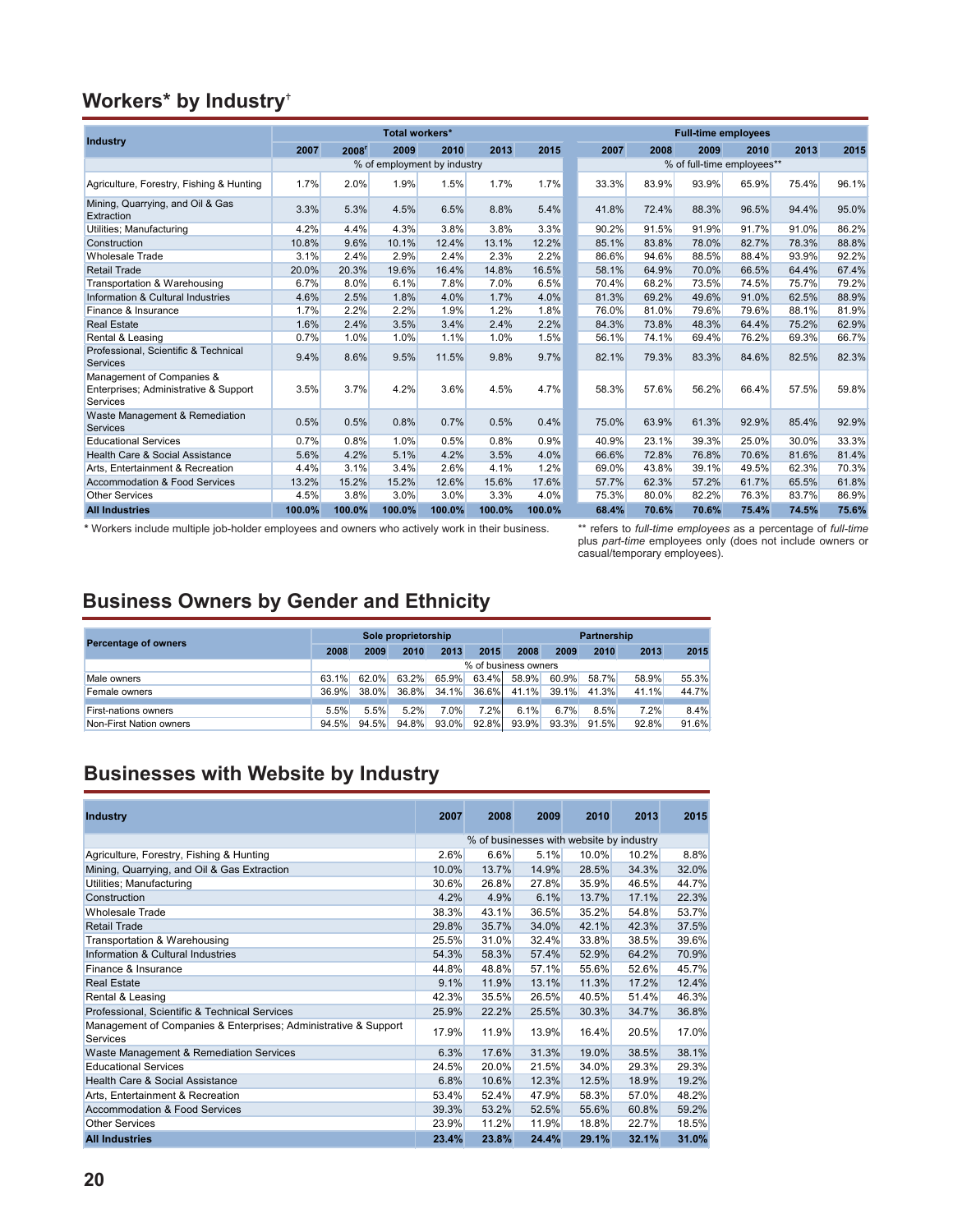### **Business Gross Revenue\* Categories by Selected Industry**

| <b>Industry</b>                                       | 2008 <sup>r</sup>         | 2009'                     | $2010^r$                  | 2013           | 2015                      | <b>Industry</b>                                                                            | 2008 <sup>r</sup> | 2009'                     | 2010'                     | 2013                      | 2015           |
|-------------------------------------------------------|---------------------------|---------------------------|---------------------------|----------------|---------------------------|--------------------------------------------------------------------------------------------|-------------------|---------------------------|---------------------------|---------------------------|----------------|
|                                                       |                           |                           | number of businesses      |                |                           |                                                                                            |                   |                           | number of businesses      |                           |                |
| Agriculture, Forestry, Fishing and<br><b>Hunting</b>  | 152                       | 158                       | 130                       | 176            | 205                       | <b>Management of Co &amp; Enterprises;</b><br><b>Administrative &amp; Support Services</b> | 193               | 201                       | 214                       | 264                       | 241            |
| No response                                           | $\boldsymbol{\mathsf{x}}$ | $\boldsymbol{\mathsf{x}}$ | $\boldsymbol{\mathsf{x}}$ | X              | $\boldsymbol{\mathsf{x}}$ | No response                                                                                | 20                | 20                        | 29                        | 22                        | 15             |
| $<$ \$50,000                                          | 122                       | 133                       | 109                       | 147            | 177                       | $<$ \$50,000                                                                               | 107               | 114                       | 102                       | 129                       | 116            |
| \$50,000 to \$99,999                                  | $\overline{7}$            | 8                         | 6                         | 9              | 10                        | \$50,000 to \$99,999                                                                       | 31                | 35                        | 35                        | 48                        | 41             |
| \$100,000 to \$499,999                                | 9                         | $\overline{7}$            | 6                         | $\overline{7}$ | 6                         | \$100,000 to \$499,999                                                                     | 28                | 22                        | 37                        | 47                        | 53             |
| \$500,000 to \$999,999 <sup>2</sup>                   | X                         | $\mathsf{x}$              | $\boldsymbol{\mathsf{x}}$ | $\mathsf{x}$   | 5                         | \$500,000 to \$999,999 <sup>2</sup>                                                        | X                 | $\boldsymbol{\mathsf{x}}$ | $\boldsymbol{\mathsf{x}}$ | 9                         | $\overline{7}$ |
| > \$1.000.000                                         | $\boldsymbol{\mathsf{x}}$ | X                         | X                         | X              | X                         | > \$1.000.000                                                                              | X                 | X                         | X                         | 9                         | g              |
| Mining, Quarrying, and Oil & Gas<br><b>Extraction</b> | 146                       | 168                       | 172                       | 198            | 200                       | <b>Health Care &amp; Social Assistance</b>                                                 | 151               | 154                       | 152                       | 180                       | 177            |
| No response                                           | 20                        | 10                        | 21                        | 16             | 31                        | No response                                                                                | 18                | 19                        | 15                        | 21                        | 22             |
| $<$ \$50,000                                          | 61                        | 75                        | 90                        | 78             | 84                        | $<$ \$50,000                                                                               | 74                | 73                        | 62                        | 85                        | 57             |
| \$50,000 to \$99,999                                  | 9                         | 14                        | 11                        | 19             | 19                        | \$50,000 to \$99,999                                                                       | 19                | 27                        | 31                        | 31                        | 29             |
| \$100,000 to \$499.999                                | 29                        | 35                        | 26                        | 39             | 28                        | \$100,000 to \$499.999                                                                     | 28                | 24                        | 34                        | 36                        | 49             |
| \$500,000 to \$999,999 <sup>2</sup>                   | 8                         | 14                        | 10                        | 14             | 16                        | \$500,000 to \$999,999 <sup>2</sup>                                                        | X                 | X                         | $\boldsymbol{\mathsf{x}}$ | X                         | 13             |
| > \$1,000,000                                         | 19                        | 20                        | 14                        | 32             | 22                        | > \$1.000.000                                                                              | X                 | X                         | X                         | $\boldsymbol{\mathsf{x}}$ | $\overline{7}$ |
| <b>Construction</b>                                   | 391                       | 380                       | 454                       | 596            | 548                       | <b>Accommodation &amp; Food Services</b>                                                   | 222               | 219                       | 216                       | 227                       | 240            |
| No response                                           | 25                        | 19                        | 44                        | 39             | 35                        | No response                                                                                | 28                | 32                        | 40                        | 27                        | 21             |
| $<$ \$50,000                                          | 137                       | 113                       | 141                       | 196            | 183                       | $<$ \$50,000                                                                               | 61                | 66                        | 63                        | 63                        | 73             |
| \$50,000 to \$99,999                                  | 60                        | 85                        | 84                        | 121            | 100                       | \$50,000 to \$99,999                                                                       | 26                | 21                        | 22                        | 26                        | 26             |
| \$100,000 to \$499.999                                | 114                       | 107                       | 120                       | 166            | 154                       | \$100,000 to \$499.999 <sup>1</sup>                                                        | 56                | 55                        | 46                        | 55                        | 75             |
| \$500,000 to \$999,999 <sup>2</sup>                   | 25                        | 24                        | 27                        | 26             | 29                        | \$500,000 to \$999,999 <sup>2</sup>                                                        | 25                | 27                        | 22                        | 27                        | 17             |
| > \$1,000,000                                         | 30                        | 32                        | 38                        | 48             | 47                        | > \$1,000,000                                                                              | 26                | 18                        | 23                        | 29                        | 28             |
| <b>Retail Trade</b>                                   | 297                       | 300                       | 273                       | 274            | 256                       | <b>Other Services</b>                                                                      | 179               | 151                       | 154                       | 185                       | 195            |
| No response                                           | 31                        | 31                        | 38                        | 21             | 18                        | No response                                                                                | 15                | 9                         | 9                         | 6                         | 8              |
| $<$ \$50,000                                          | 77                        | 85                        | 77                        | 82             | 70                        | $<$ \$50,000                                                                               | 91                | 76                        | 76                        | 96                        | 98             |
| \$50,000 to \$99,999                                  | 27                        | 27                        | 14                        | 20             | 20                        | \$50,000 to \$99,999                                                                       | 26                | 24                        | 20                        | 28                        | 33             |
| \$100,000 to \$499.999                                | 49                        | 56                        | 46                        | 51             | 47                        | \$100,000 to \$499.999                                                                     | 39                | 34                        | 36                        | 42                        | 41             |
| \$500,000 to \$999,999 <sup>2</sup>                   | 33                        | 27                        | 27                        | 25             | 28                        | \$500,000 to \$999,999 <sup>2</sup>                                                        | x                 | X                         | X                         | x                         | 8              |
| > \$1.000.000                                         | 80                        | 74                        | 71                        | 75             | 73                        | > \$1,000,000                                                                              | x                 | x                         | X                         | $\pmb{\times}$            | $\overline{7}$ |
| <b>Prof. Scientific &amp; Technical Services</b>      | 445                       | 462                       | 501                       | 599            | 543                       | <b>All Industries</b>                                                                      | 2.960             | 3.017                     | 3.046                     | 3,527                     | 3.415          |
| No response                                           | 23                        | 32                        | 43                        | 44             | 32                        | No response                                                                                | 276               | 253                       | 353                       | 288                       | 256            |
| $<$ \$50,000                                          | 212                       | 218                       | 226                       | 261            | 238                       | $<$ \$50,000                                                                               | 1,298             | 1,323                     | 1,268                     | 1,475                     | 1.416          |
| \$50,000 to \$99,999                                  | 72                        | 82                        | 88                        | 114            | 107                       | \$50,000 to \$99,999                                                                       | 371               | 426                       | 413                       | 528                       | 506            |
| \$100,000 to \$499,999                                | 100                       | 93                        | 113                       | 138            | 120                       | \$100,000 to \$499,999                                                                     | 581               | 578                       | 603                       | 750                       | 749            |
| \$500,000 to \$999,999 <sup>2</sup>                   | 18                        | 17                        | 14                        | 21             | 20                        | \$500,000 to \$999,999 <sup>2</sup>                                                        | 176               | 189                       | 177                       | 185                       | 192            |
| > \$1,000,000                                         | 20                        | 20                        | 17                        | 21             | 26                        | > \$1,000,000                                                                              | 258               | 248                       | 232                       | 301                       | 296            |

\* Gross revenue is reported by businesses for the previous year.<br><sup>1</sup> For the years 2009 to 2013, this category was \$100,000 to \$549,999.<br><sup>2</sup> For the years 2009 to 2013, this category was \$550,000 to \$999,999.

### **New Employees Hired in Six Month Period Prior to Survey, by Industry**

| <b>Industry</b>                                                             | 2007           | 2008  | 2009  | 2010                | 2013  | 2015         |
|-----------------------------------------------------------------------------|----------------|-------|-------|---------------------|-------|--------------|
|                                                                             |                |       |       | number of employees |       |              |
| Agriculture, Forestry, Fishing & Hunting                                    | $\overline{2}$ | 22    | 9     | 32                  | 43    | 16           |
| Mining, Quarrying, and Oil & Gas Extraction                                 | 188            | 684   | 63    | 471                 | 202   | 133          |
| Utilities; Manufacturing                                                    | 46             | 43    | 23    | 56                  | 38    | 39           |
| Construction                                                                | 268            | 435   | 276   | 619                 | 400   | 219          |
| <b>Wholesale Trade</b>                                                      | 41             | 37    | 48    | 58                  | 60    | 41           |
| Retail Trade                                                                | 643            | 446   | 434   | 531                 | 406   | 516          |
| Transportation & Warehousing                                                | 175            | 119   | 80    | 215                 | 74    | 106          |
| Information & Cultural Industries                                           | 72             | 64    | 52    | 136                 | 76    | 49           |
| Finance & Insurance                                                         | 31             | 66    | 36    | 29                  | 24    | 26           |
| <b>Real Estate</b>                                                          | 5              | 22    | 30    | 21                  | 61    | $\mathsf{R}$ |
| Rental & Leasing                                                            | 26             | 36    | 18    | 51                  | 27    | 69           |
| Professional, Scientific & Technical Services                               | 117            | 387   | 65    | 198                 | 226   | 269          |
| Management of Companies & Enterprises;<br>Administrative & Support Services | 65             | 52    | 49    | 349                 | 83    | 78           |
| Waste Management & Remediation Services                                     | 15             | 10    | 33    | 10                  | 13    | 8            |
| <b>Educational Services</b>                                                 | 6              | 12    | 7     | 1                   | 7     | 15           |
| <b>Health Care &amp; Social Assistance</b>                                  | 103            | 55    | 52    | 62                  | 56    | 83           |
| Arts, Entertainment & Recreation                                            | 122            | 55    | 178   | 126                 | 178   | 16           |
| <b>Accommodation &amp; Food Services</b>                                    | 468            | 870   | 583   | 675                 | 801   | 748          |
| <b>Other Services</b>                                                       | 84             | 53    | 32    | 45                  | 62    | 53           |
| <b>All Industries</b>                                                       | 2.477          | 3,468 | 2,068 | 3,685               | 2.837 | 2.492        |

| Industry                                         | 2008 <sup>r</sup> | 2009 <sup>r</sup> | 2010'                     | 2013           | 2015 | <b>Industry</b>                                                                            | 2008 <sup>r</sup> | 2009  | $2010$ <sup>r</sup>       | 2013           | 2015           |
|--------------------------------------------------|-------------------|-------------------|---------------------------|----------------|------|--------------------------------------------------------------------------------------------|-------------------|-------|---------------------------|----------------|----------------|
|                                                  |                   |                   |                           |                |      |                                                                                            |                   |       |                           |                |                |
|                                                  |                   |                   | number of businesses      |                |      |                                                                                            |                   |       | number of businesses      |                |                |
| Agriculture, Forestry, Fishing and<br>Hunting    | 152               | 158               | 130                       | 176            | 205  | <b>Management of Co &amp; Enterprises;</b><br><b>Administrative &amp; Support Services</b> | 193               | 201   | 214                       | 264            | 241            |
| No response                                      | x                 | x                 | $\boldsymbol{\mathsf{x}}$ | x              | x    | No response                                                                                | 20                | 20    | 29                        | 22             | 15             |
| $<$ \$50,000                                     | 122               | 133               | 109                       | 147            | 177  | $<$ \$50,000                                                                               | 107               | 114   | 102                       | 129            | 116            |
| \$50,000 to \$99,999                             | $\overline{7}$    | 8                 | 6                         | 9              | 10   | \$50,000 to \$99,999                                                                       | 31                | 35    | 35                        | 48             | 41             |
| \$100,000 to \$499,999                           | 9                 | $\overline{7}$    | 6                         | $\overline{7}$ | 6    | \$100,000 to \$499,999                                                                     | 28                | 22    | 37                        | 47             | 53             |
| \$500,000 to \$999.999 <sup>2</sup>              | x                 | x                 | X                         | x              | 5    | \$500,000 to \$999,999 <sup>2</sup>                                                        | X                 | x     | X                         | 9              | $\overline{7}$ |
| > \$1,000,000                                    | $\mathsf{x}$      | X                 | X                         | x              | X    | > \$1,000,000                                                                              | X                 | X     | $\boldsymbol{\mathsf{x}}$ | 9              | 9              |
| Mining, Quarrying, and Oil & Gas<br>Extraction   | 146               | 168               | 172                       | 198            | 200  | <b>Health Care &amp; Social Assistance</b>                                                 | 151               | 154   | 152                       | 180            | 177            |
| No response                                      | 20                | 10                | 21                        | 16             | 31   | No response                                                                                | 18                | 19    | 15                        | 21             | 22             |
| $<$ \$50,000                                     | 61                | 75                | 90                        | 78             | 84   | $<$ \$50.000                                                                               | 74                | 73    | 62                        | 85             | 57             |
| \$50,000 to \$99,999                             | 9                 | 14                | 11                        | 19             | 19   | \$50,000 to \$99,999                                                                       | 19                | 27    | 31                        | 31             | 29             |
| \$100,000 to \$499,999                           | 29                | 35                | 26                        | 39             | 28   | \$100,000 to \$499.999                                                                     | 28                | 24    | 34                        | 36             | 49             |
| \$500,000 to \$999,999 <sup>2</sup>              | 8                 | 14                | 10                        | 14             | 16   | \$500,000 to \$999,999 <sup>2</sup>                                                        | X                 | X     | x                         | X              | 13             |
| > \$1,000,000                                    | 19                | 20                | 14                        | 32             | 22   | > \$1,000,000                                                                              | x                 | x     | x                         | $\pmb{\times}$ | $\overline{7}$ |
| Construction                                     | 391               | 380               | 454                       | 596            | 548  | <b>Accommodation &amp; Food Services</b>                                                   | 222               | 219   | 216                       | 227            | 240            |
| No response                                      | 25                | 19                | 44                        | 39             | 35   | No response                                                                                | 28                | 32    | 40                        | 27             | 21             |
| $<$ \$50,000                                     | 137               | 113               | 141                       | 196            | 183  | $<$ \$50,000                                                                               | 61                | 66    | 63                        | 63             | 73             |
| \$50,000 to \$99,999                             | 60                | 85                | 84                        | 121            | 100  | \$50,000 to \$99,999                                                                       | 26                | 21    | 22                        | 26             | 26             |
| \$100,000 to \$499,999                           | 114               | 107               | 120                       | 166            | 154  | \$100,000 to \$499,999                                                                     | 56                | 55    | 46                        | 55             | 75             |
| \$500,000 to \$999,999 <sup>2</sup>              | 25                | 24                | 27                        | 26             | 29   | \$500,000 to \$999,999 <sup>2</sup>                                                        | 25                | 27    | 22                        | 27             | 17             |
| > \$1,000,000                                    | 30                | 32                | 38                        | 48             | 47   | > \$1.000.000                                                                              | 26                | 18    | 23                        | 29             | 28             |
| <b>Retail Trade</b>                              | 297               | 300               | 273                       | 274            | 256  | <b>Other Services</b>                                                                      | 179               | 151   | 154                       | 185            | 195            |
| No response                                      | 31                | 31                | 38                        | 21             | 18   | No response                                                                                | 15                | 9     | 9                         | 6              | 8              |
| $<$ \$50,000                                     | 77                | 85                | 77                        | 82             | 70   | $<$ \$50,000                                                                               | 91                | 76    | 76                        | 96             | 98             |
| \$50,000 to \$99,999                             | 27                | 27                | 14                        | 20             | 20   | \$50,000 to \$99,999                                                                       | 26                | 24    | 20                        | 28             | 33             |
| \$100,000 to \$499,999                           | 49                | 56                | 46                        | 51             | 47   | \$100,000 to \$499,999                                                                     | 39                | 34    | 36                        | 42             | 41             |
| \$500,000 to \$999,999 <sup>2</sup>              | 33                | 27                | 27                        | 25             | 28   | \$500,000 to \$999.999 <sup>2</sup>                                                        | x                 | X     | x                         | x              | 8              |
| > \$1,000,000                                    | 80                | 74                | 71                        | 75             | 73   | > \$1,000,000                                                                              | x                 | X     | x                         | x              | $\overline{7}$ |
| <b>Prof. Scientific &amp; Technical Services</b> | 445               | 462               | 501                       | 599            | 543  | <b>All Industries</b>                                                                      | 2.960             | 3.017 | 3.046                     | 3.527          | 3,415          |
| No response                                      | 23                | 32                | 43                        | 44             | 32   | No response                                                                                | 276               | 253   | 353                       | 288            | 256            |
| $<$ \$50,000                                     | 212               | 218               | 226                       | 261            | 238  | $<$ \$50,000                                                                               | 1,298             | 1,323 | 1,268                     | 1,475          | 1,416          |
| \$50,000 to \$99,999                             | 72                | 82                | 88                        | 114            | 107  | \$50,000 to \$99,999                                                                       | 371               | 426   | 413                       | 528            | 506            |
| \$100,000 to \$499,999                           | 100               | 93                | 113                       | 138            | 120  | \$100,000 to \$499,999                                                                     | 581               | 578   | 603                       | 750            | 749            |
| \$500,000 to \$999.999 <sup>2</sup>              | 18                | 17                | 14                        | 21             | 20   | \$500,000 to \$999,999 <sup>2</sup>                                                        | 176               | 189   | 177                       | 185            | 192            |
| > \$1,000,000                                    | 20                | 20                | 17                        | 21             | 26   | > \$1,000,000                                                                              | 258               | 248   | 232                       | 301            | 296            |

### **Difficulty Finding Staff in Six Month Period Prior to Survey, by Industry**

| <b>Industry</b>                                                             | 2008  | 2009  | 2010             | 2013  | 2015  |
|-----------------------------------------------------------------------------|-------|-------|------------------|-------|-------|
|                                                                             |       |       | % of businesses* |       |       |
| Agriculture, Forestry, Fishing & Hunting                                    | 85.7% | 50.0% | 83.3%            | 30.0% | 57.1% |
| Mining, Quarrying, and Oil & Gas Extraction                                 | 80.0% | 38.5% | 47.5%            | 38.9% | 34.5% |
| Utilities; Manufacturing                                                    | 80.8% | 73.3% | 68.2%            | 40.0% | 58.8% |
| Construction                                                                | 73.0% | 61.1% | 72.9%            | 62.2% | 46.0% |
| <b>Wholesale Trade</b>                                                      | 77.8% | 47.4% | 44.4%            | 61.5% | 73.3% |
| <b>Retail Trade</b>                                                         | 69.6% | 69.8% | 61.9%            | 59.8% | 49.5% |
| Transportation & Warehousing                                                | 62.5% | 42.3% | 40.0%            | 64.9% | 43.2% |
| Information & Cultural Industries                                           | 72.7% | 50.0% | 66.7%            | 50.0% | 37.5% |
| Finance & Insurance                                                         | 66.7% | 66.7% | 80.0%            | 76.9% | 57.1% |
| <b>Real Estate</b>                                                          | 85.7% | 60.0% | 66.7%            | 75.0% | 66.7% |
| Rental & Leasing                                                            | 77.8% | 75.0% | 66.7%            | 25.0% | 30.0% |
| Professional, Scientific & Technical Services                               | 55.8% | 51.9% | 57.1%            | 50.0% | 42.2% |
| Management of Companies & Enterprises;<br>Administrative & Support Services | 73.1% | 54.2% | 45.7%            | 56.7% | 64.3% |
| Waste Management & Remediation Services                                     | 50.0% | 33.3% | 40.0%            | 57.1% | 33.3% |
| <b>Educational Services</b>                                                 | 60.0% | 50.0% | 100.0%           | 50.0% | 75.0% |
| <b>Health Care &amp; Social Assistance</b>                                  | 74.1% | 68.2% | 66.7%            | 50.0% | 52.0% |
| Arts, Entertainment & Recreation                                            | 73.3% | 27.3% | 33.3%            | 50.0% | 40.0% |
| <b>Accommodation &amp; Food Services</b>                                    | 79.5% | 72.5% | 61.1%            | 75.0% | 71.0% |
| <b>Other Services</b>                                                       | 80.0% | 58.8% | 56.5%            | 61.5% | 52.2% |
| <b>All Industries</b>                                                       | 72.4% | 61.0% | 59.7%            | 58.7% | 53.2% |

*\* Businesses with vacancies in the last 6 months*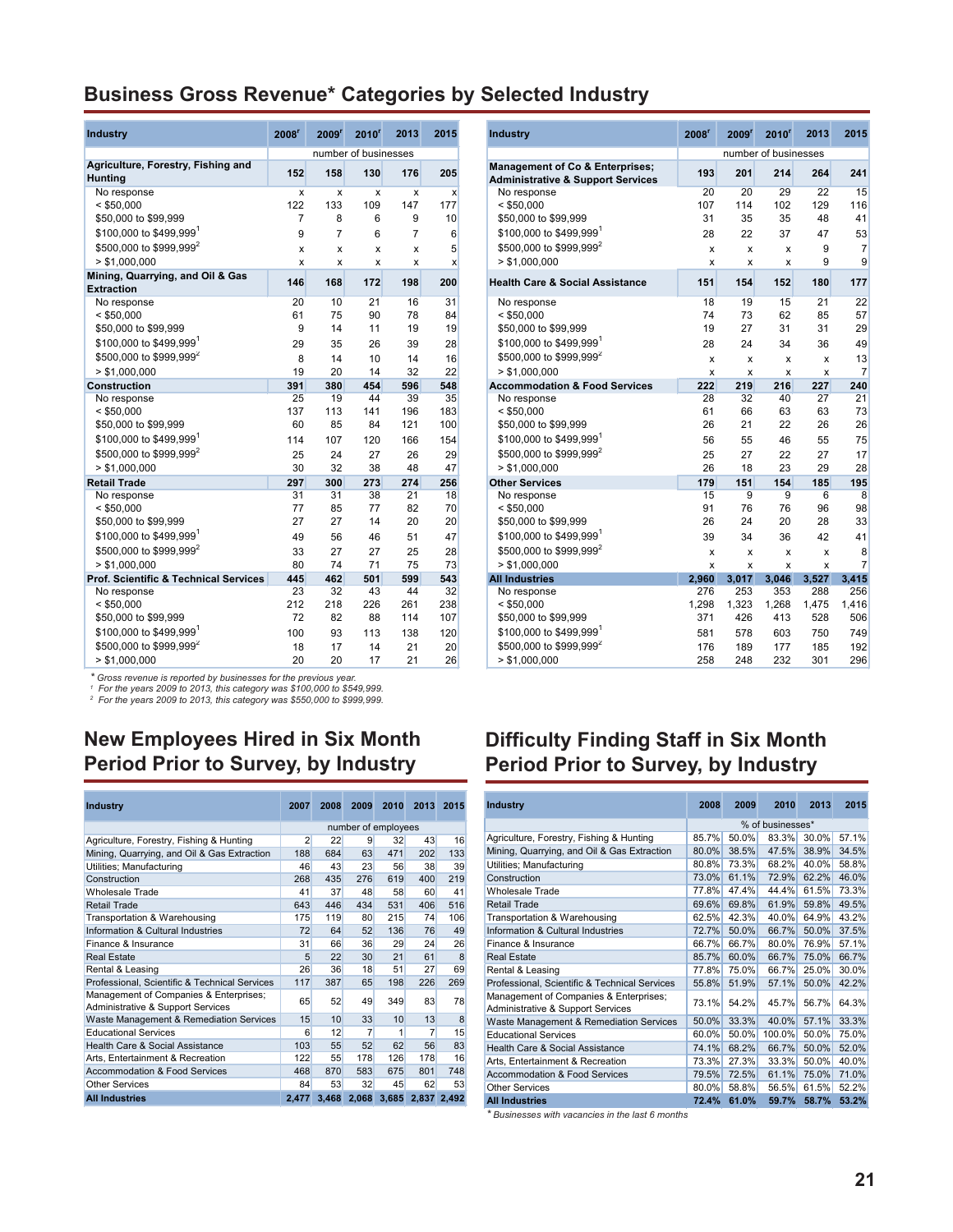|  |  |  | <b>Current Vacancies by Occupational Classification</b> |  |
|--|--|--|---------------------------------------------------------|--|
|--|--|--|---------------------------------------------------------|--|

| <b>Number of Current Vacancies by Occupational Classification (NOC 2006)</b> | 2007           | 2008           | 2009           | 2010                | 2013           | 2015           |
|------------------------------------------------------------------------------|----------------|----------------|----------------|---------------------|----------------|----------------|
|                                                                              |                |                |                | number of vacancies |                |                |
| Senior Management                                                            | 4              | 3              | 1              | $\overline{2}$      | 1              | 1              |
| Middle and Other Management                                                  | 32             | 37             | 17             | 29                  | 22             | 30             |
| Professionals in Business and Finance                                        | 9              | $\overline{2}$ | 6              | 3                   | 8              | 4              |
| <b>Skilled Admin and Business</b>                                            | 18             | 15             | $\overline{4}$ | 13                  | 16             | 6              |
| Clerical                                                                     | 43             | 100            | 26             | 69                  | 38             | 35             |
| Professionals in Natural and Applied Sciences                                | 18             | 19             | 11             | 27                  | 20             | 15             |
| Technical Related to Natural and Applied Sciences                            | 34             | 31             | 8              | 10                  | 48             | 14             |
| Professionals in Health                                                      | $\mathbf{1}$   | 4              | 1              | 5                   | 5              | 5              |
| Technical and Related in Health                                              | 5              | 2              | 1              | 4                   | 1              | 5              |
| <b>Assisting Supporting Health Services</b>                                  | $\mathbf{1}$   | 3              | $\overline{2}$ | $\overline{2}$      | $\mathbf 0$    | $\mathbf 0$    |
| Professionals in Social, Science, Education, Gov't Services, Religion        | 6              | $\overline{7}$ | 1              | $\Omega$            | $\overline{2}$ | 8              |
| Paraprofessionals in Law, Social Services, Education and Religion            | 21             | 18             | 15             | 12                  | 9              | $\overline{8}$ |
| Professionals in Art and Culture                                             | 2              | 5              | 3              | 0                   | 3              | $\mathbf 0$    |
| Technical in Art, Culture, Recreation and Sport                              | 3              | $\overline{4}$ | 5              | 5                   | $\overline{2}$ | $\mathbf{1}$   |
| <b>Skilled Sales and Service</b>                                             | 67             | 94             | 40             | 31                  | 60             | 38             |
| Intermediate Sales and Service                                               | 113            | 256            | 117            | 174                 | 101            | 85             |
| <b>Elemental Sales and Service</b>                                           | 166            | 166            | 93             | 161                 | 112            | 37             |
| Trades and Skilled Transport and Equipment Operators                         | 120            | 164            | 45             | 133                 | 155            | 61             |
| Intermediate in Transport, Equipment Operation, Installation and Maintenance | 51             | 126            | 16             | 43                  | 38             | 149            |
| Trades Helpers, Construction Labourers and Related                           | 8              | 68             | $\overline{7}$ | 21                  | 12             | 40             |
| Skilled in Primary Industry                                                  | 3              | 19             | 0              | 4                   | 5              | 0              |
| Intermediate in Primary Industry                                             | $\mathbf{0}$   | $\overline{2}$ | 0              | $\mathbf{0}$        | $\mathbf{1}$   | 3              |
| Labourers in Primary Industry                                                | 3              | $\Omega$       | 0              | $\mathbf{0}$        | $\overline{7}$ | $\mathbf 0$    |
| Processing, Manufacturing, and Utility Supervisors and Skilled               | $\mathbf{0}$   | $\overline{4}$ | $\Omega$       | $\Omega$            | $\overline{4}$ | $\mathbf 0$    |
| Processing and Manufacturing Machine Operators and Assemblers                | $\overline{2}$ | 12             | 8              | 3                   | 3              | 3              |
| Labourers in Processing, Manufacturing and Utilities                         | $\overline{7}$ | $\Omega$       | 10             | $\Omega$            | 1              | $\overline{2}$ |
| <b>Total Vacancies</b>                                                       |                | 737 1,161      | 437            | 751                 | 674            | 550            |

# **Businesses that Export by Industry Seasonal Businesses by Industry**

| <b>Industry</b>                                                             | 2008           | 2009           | 2010                 | 2013           | 2015           |
|-----------------------------------------------------------------------------|----------------|----------------|----------------------|----------------|----------------|
|                                                                             |                |                | number of businesses |                |                |
| Agriculture, Forestry, Fishing & Hunting                                    | 55             | 55             | 50                   | 64             | 85             |
| Mining, Quarrying, and Oil & Gas Extraction                                 | 35             | 28             | 21                   | 25             | 26             |
| Utilities; Manufacturing                                                    | 43             | 39             | 35                   | 33             | 16             |
| Construction                                                                | 22             | 23             | 24                   | 21             | 19             |
| <b>Wholesale Trade</b>                                                      | 14             | 19             | 17                   | 17             | 14             |
| Retail Trade                                                                | 41             | 41             | 32                   | 32             | 27             |
| Transportation & Warehousing                                                | 28             | 23             | 36                   | 16             | 23             |
| Information & Cultural Industries                                           | 25             | 22             | 24                   | 24             | 17             |
| Finance & Insurance                                                         | $\overline{2}$ | 4              | 3                    | $\overline{2}$ | $\overline{2}$ |
| <b>Real Estate</b>                                                          | $\Omega$       | $\Omega$       | $\overline{2}$       | $\overline{2}$ | $\overline{2}$ |
| Rental & Leasing                                                            | 5              | $\overline{2}$ | 3                    | 5              | 1              |
| Professional, Scientific & Technical Services                               | 111            | 100            | 107                  | 116            | 103            |
| Management of Companies & Enterprises;<br>Administrative & Support Services | 5              | 5              | 7                    | 13             | 7              |
| Waste Management & Remediation Services                                     | $\overline{2}$ | 3              | $\overline{2}$       | 3              | 3              |
| <b>Educational Services</b>                                                 | 3              | 6              | 3                    | 8              | 10             |
| Health Care & Social Assistance                                             | $\overline{2}$ | $\overline{4}$ | 5                    | 11             | $\overline{7}$ |
| Arts, Entertainment & Recreation                                            | 40             | 43             | 28                   | 26             | 12             |
| Accommodation & Food Services                                               | 5              | 11             | 5                    | 4              | 1              |
| <b>Other Services</b>                                                       | 17             | 7              | 11                   | 14             | 6              |
| <b>All Industries</b>                                                       | 455            | 435            | 415                  | 436            | 381            |

| <b>Industry</b>                                                             | 2008           | 2009         | 2010                    | 2013                    | 2015 |
|-----------------------------------------------------------------------------|----------------|--------------|-------------------------|-------------------------|------|
|                                                                             |                |              | number of businesses    |                         |      |
| Agriculture, Forestry, Fishing & Hunting                                    | 112            | 118          | 100                     | 134                     | 154  |
| Mining, Quarrying, and Oil & Gas Extraction                                 | 104            | 123          | 117                     | 113                     | 136  |
| Utilities; Manufacturing                                                    | 23             | 20           | 18                      | 19                      | 18   |
| Construction                                                                | 52             | 53           | 54                      | 99                      | 78   |
| <b>Wholesale Trade</b>                                                      | 7              | 8            | 6                       | 10                      | 5    |
| Retail Trade                                                                | 18             | 31           | 14                      | 22                      | 25   |
| Transportation & Warehousing                                                | 32             | 36           | 38                      | 42                      | 45   |
| Information & Cultural Industries                                           | 3              | $\mathbf{1}$ | $\overline{\mathbf{4}}$ | 3                       | 5    |
| Finance & Insurance                                                         | 0              | 0            | 0                       | 1                       | 0    |
| <b>Real Estate</b>                                                          | $\overline{1}$ | 3            | 3                       | $\mathbf{1}$            | 1    |
| Rental & Leasing                                                            | 6              | 7            | 7                       | 14                      | 13   |
| Professional, Scientific & Technical Services                               | 17             | 22           | 25                      | 26                      | 16   |
| Management of Companies & Enterprises;<br>Administrative & Support Services | 26             | 26           | 20                      | 32                      | 31   |
| Waste Management & Remediation Services                                     | 6              | 3            | $\overline{\mathbf{4}}$ | $\overline{\mathbf{4}}$ | 1    |
| <b>Educational Services</b>                                                 | 9              | 9            | 6                       | 11                      | 11   |
| Health Care & Social Assistance                                             | $\overline{2}$ | 1            | $\overline{2}$          | 5                       | 3    |
| Arts, Entertainment & Recreation                                            | 51             | 54           | 50                      | 38                      | 15   |
| <b>Accommodation &amp; Food Services</b>                                    | 68             | 70           | 69                      | 67                      | 75   |
| <b>Other Services</b>                                                       | 14             | 13           | 7                       | 7                       | 16   |
| <b>All Industries</b>                                                       | 551            | 598          | 544                     | 648                     | 648  |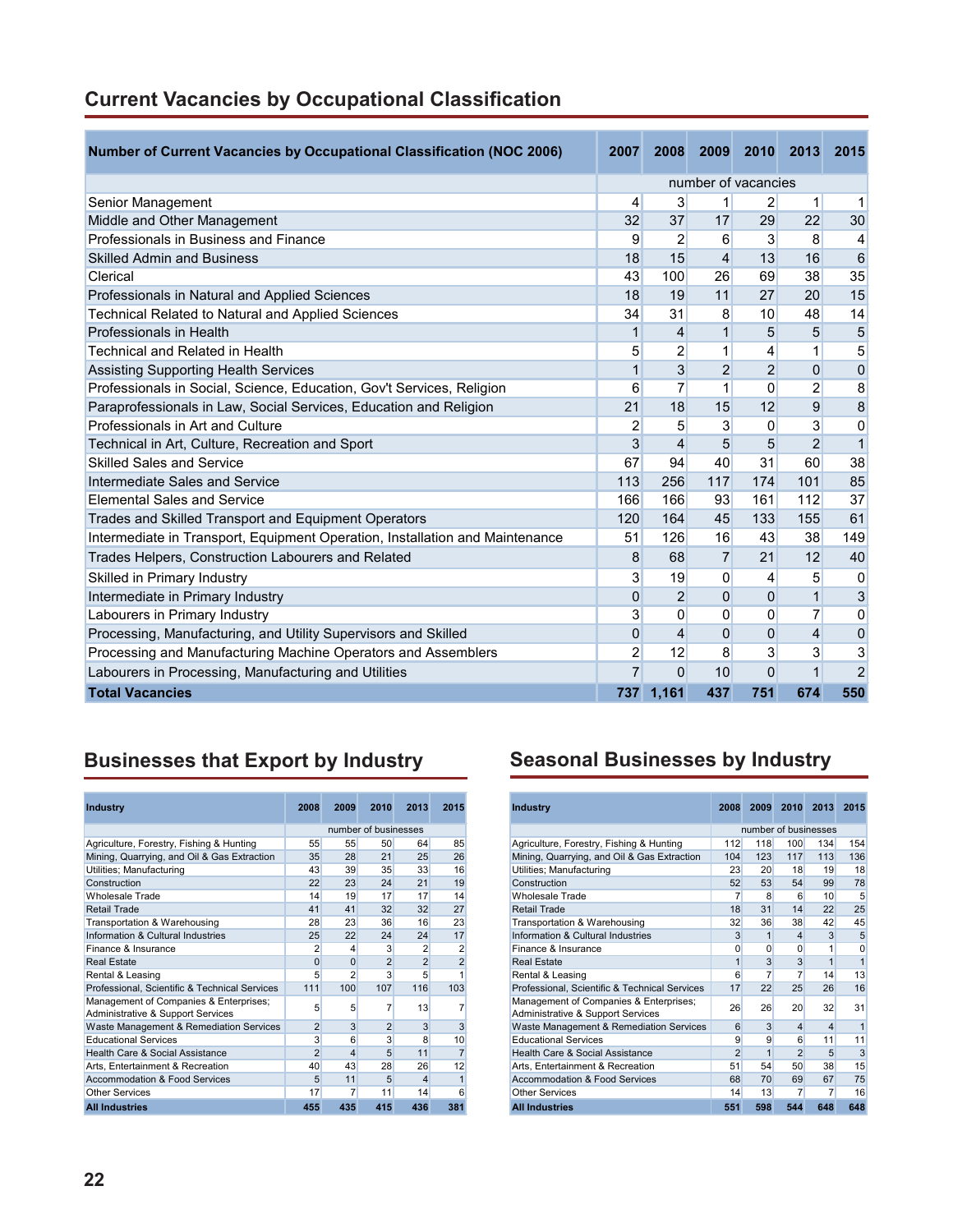## **Longitudinal Tables of Yukon Business Surveys**

*The following tables present data for Yukon businesses which have responded to at least any 2 consecutive Yukon Business Surveys conducted since 2006. Based on reported values, the following data track changes in revenue categories and number of workers of these businesses over this period.* 

### **Gross Revenues\* Compared to Previous Business Survey**

|                                               | <b>Changes in revenue</b> |                     |                   |                 |          |                   |       |
|-----------------------------------------------|---------------------------|---------------------|-------------------|-----------------|----------|-------------------|-------|
|                                               | category from previous    | $2007$ <sup>r</sup> | 2008 <sup>r</sup> | 2009'           | $2010^r$ | 2013 <sup>r</sup> | 2015  |
|                                               | survey                    |                     |                   |                 |          |                   |       |
| <b>Selected Industries</b>                    |                           |                     |                   | % of businesses |          |                   |       |
| Mining, Quarrying and Oil & Gas Extraction    | Lower                     | 12.8%               | 12.5%             | 4.2%            | 24.7%    | 11.0%             | 25.8% |
|                                               | No change                 | 59.0%               | 75.0%             | 78.9%           | 69.9%    | 53.4%             | 60.6% |
|                                               | Higher                    | 28.2%               | 12.5%             | 16.9%           | 5.5%     | 35.6%             | 13.6% |
| Construction                                  | Lower                     | 11.5%               | 21.0%             | 11.8%           | 20.5%    | 16.5%             | 21.0% |
|                                               | No change                 | 60.6%               | 64.4%             | 65.9%           | 60.2%    | 55.8%             | 63.5% |
|                                               | Higher                    | 27.9%               | 14.6%             | 22.4%           | 19.3%    | 27.7%             | 15.5% |
| Retail Trade                                  | Lower                     | 12.1%               | 9.5%              | 8.6%            | 10.8%    | 8.2%              | 8.9%  |
|                                               | No change                 | 49.7%               | 69.8%             | 80.5%           | 76.1%    | 78.0%             | 83.4% |
|                                               | Higher                    | 38.2%               | 20.7%             | 10.8%           | 13.1%    | 13.8%             | 7.6%  |
| Professional, Scientific & Technical Services | Lower                     | 8.2%                | 17.0%             | 12.6%           | 9.9%     | 11.9%             | 18.4% |
|                                               | No change                 | 74.2%               | 72.9%             | 77.7%           | 76.4%    | 69.0%             | 67.2% |
|                                               | Higher                    | 17.5%               | 10.1%             | 9.7%            | 13.7%    | 19.2%             | 14.4% |
| Management of Companies and Enterprises;      | Lower                     | 9.1%                | 12.8%             | 7.4%            | 15.5%    | 7.3%              | 22.0% |
| Administrative and Support Services           | No change                 | 81.8%               | 75.6%             | 80.2%           | 69.1%    | 66.7%             | 65.1% |
|                                               | Higher                    | 9.1%                | 11.6%             | 12.4%           | 15.5%    | 26.0%             | 12.8% |
| Accommodation & Food Services                 | Lower                     | 12.0%               | 9.9%              | 16.9%           | 15.7%    | 6.0%              | 9.2%  |
|                                               | No change                 | 54.3%               | 75.2%             | 73.4%           | 67.8%    | 64.0%             | 72.5% |
|                                               | Higher                    | 33.7%               | 14.9%             | 9.7%            | 16.5%    | 30.0%             | 18.3% |
| <b>All industries</b>                         | Lower                     | 9.6%                | 14.7%             | 9.6%            | 13.1%    | 11.3%             | 15.6% |
|                                               | No change                 | 65.6%               | 73.1%             | 78.0%           | 74.1%    | 69.2%             | 70.5% |
|                                               | <b>Higher</b>             | 24.7%               | 12.2%             | 12.3%           | 12.7%    | 19.5%             | 13.9% |

*\* Gross revenue is reported by businesses for the previous year.*

The table above shows the changes in gross revenue categories (as displayed in the graph on page 9) reported by businesses tracked over the survey years. In the 2015 survey, 15.6% of Yukon businesses reported a **decrease** in 2014 gross revenues that caused them to fall into a lower revenue category than in the previous business survey (2013). For 70.5% of businesses, gross revenues reported in the 2015 survey **remained in the same revenue category** as in the 2013 survey. In the 2015 survey, reported revenues of 13.9% of businesses **increased** enough to rise into a higher revenue category than in the 2013 survey.

### **Number of Workers Compared to Previous Business Survey**

|                                               | Change in number of workers from<br>previous survey | $2007$ <sup>r</sup> | 2008 <sup>r</sup> | 2009' | $2010^r$        | 2013' | 2015  |
|-----------------------------------------------|-----------------------------------------------------|---------------------|-------------------|-------|-----------------|-------|-------|
| <b>Selected Industries</b>                    |                                                     |                     |                   |       | % of businesses |       |       |
| Mining, Quarrying and Oil & Gas Extraction    | Less workers reported                               | 17.3%               | 45.5%             | 32.9% | 26.8%           | 18.8% | 43.9% |
|                                               | No change                                           | 48.1%               | 29.1%             | 44.7% | 29.3%           | 34.1% | 34.8% |
|                                               | More workers reported                               | 34.6%               | 25.5%             | 22.4% | 43.9%           | 47.1% | 21.2% |
| Construction                                  | Less workers reported                               | 19.3%               | 24.5%             | 23.9% | 16.3%           | 21.5% | 28.1% |
|                                               | No change                                           | 56.9%               | 51.1%             | 54.0% | 51.1%           | 46.7% | 51.4% |
|                                               | More workers reported                               | 23.8%               | 24.5%             | 22.1% | 32.6%           | 31.8% | 20.5% |
| Retail Trade                                  | Less workers reported                               | 32.1%               | 26.9%             | 29.7% | 25.2%           | 20.2% | 38.3% |
|                                               | No change                                           | 38.7%               | 40.8%             | 44.6% | 42.6%           | 39.3% | 37.0% |
|                                               | More workers reported                               | 29.2%               | 32.3%             | 25.7% | 32.2%           | 40.4% | 24.7% |
| Professional, Scientific & Technical Services | Less workers reported                               | 13.6%               | 16.4%             | 14.2% | 14.1%           | 14.2% | 16.9% |
|                                               | No change                                           | 68.2%               | 71.8%             | 73.3% | 70.6%           | 63.9% | 70.2% |
|                                               | More workers reported                               | 18.2%               | 11.8%             | 12.5% | 15.3%           | 21.9% | 12.9% |
| Management of Companies and Enterprises;      | Less workers reported                               | 18.3%               | 22.6%             | 19.1% | 19.4%           | 13.3% | 33.0% |
| Administrative and Support Services           | No change                                           | 60.6%               | 60.0%             | 58.1% | 57.4%           | 59.2% | 43.5% |
|                                               | More workers reported                               | 21.2%               | 17.4%             | 22.8% | 23.3%           | 27.5% | 23.5% |
| Accommodation & Food Services                 | Less workers reported                               | 27.3%               | 29.5%             | 27.0% | 30.6%           | 19.4% | 34.5% |
|                                               | No change                                           | 48.8%               | 43.9%             | 42.6% | 33.3%           | 25.6% | 31.7% |
|                                               | More workers reported                               | 24.0%               | 26.5%             | 30.4% | 36.1%           | 55.0% | 33.8% |
| <b>All industries</b>                         | Less workers reported                               | 20.8%               | 23.6%             | 23.4% | 20.5%           | 18.6% | 27.4% |
|                                               | No change                                           | 56.6%               | 55.4%             | 56.2% | 53.2%           | 49.7% | 51.9% |
|                                               | <b>More workers reported</b>                        | 22.6%               | 21.0%             | 20.4% | 26.3%           | 31.7% | 20.7% |

**\*** *Workers include multiple job-holder employees and owners who actively work in their business.*

Comparing employment figures, 376 (20.7%) Yukon businesses tracked over this period, reported more workers in 2015 than in 2013. The industry with the highest percentage of businesses reporting increases in employment in 2015 was *Accommodation and Food Services* (33.8%) followed by *Retail Trade* (24.7%).

Employment decreased in 2015 compared to 2013 for 27.4% of Yukon businesses tracked over this period. The industry with the highest percentage of businesses reporting decreased employment was *Mining, Quarrying, and Oil and Gas Extraction* (43.9%) followed by *Retail Trade* (38.3%).